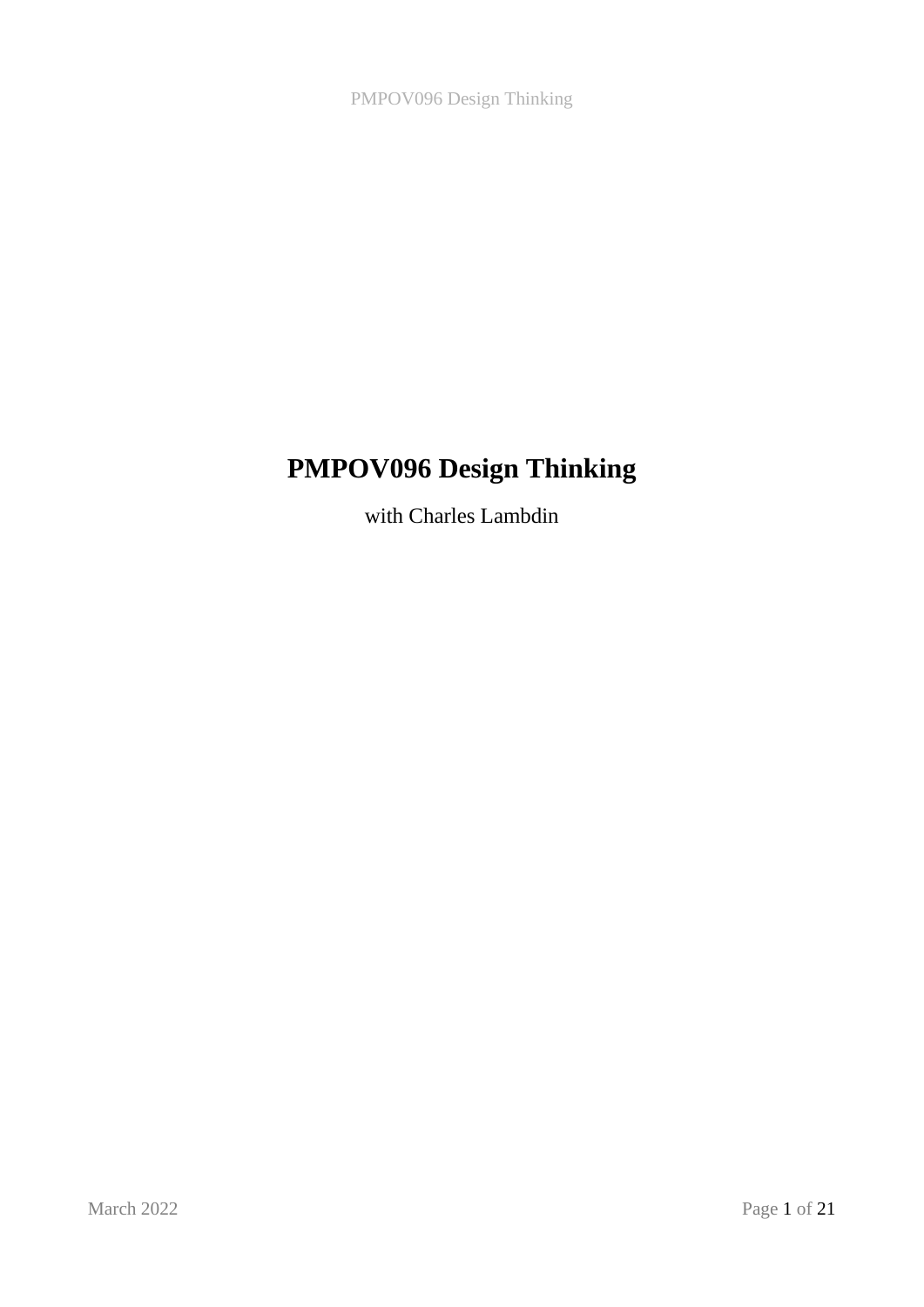[music]

**0:00:05.5 Announcer:** From the Washington DC chapter of the Project Management Institute. This is PM Point of View, the podcast that looks at project management from all the angles. Here's your host, Kendall Lott.

**0:00:17.8 Kendall Lott:** And still not quite spring as March weather comes in like a lion and out like a lamb from 80 degree days to incipient snowfall back in DC but PMs, I find myself in a hotel room perched above the banks of the beautiful Arkansas river in downtown Little Rock. Yes, indeedy, a river runs through it. To my left, the elegant Broadway bridge. I am Kendall Lott your co-host and with me, the ever effervescent co-host, Mike Hannan. Mike, how do you bubble and pop today?

**0:00:45.1 Mike Hannan:** I don't even know what to... How to respond to effervescence. [chuckle]

**0:00:49.6 KL:** You're always bubbling, man.

**0:00:50.4 MH:** Isn't that a rock band? No, that's Evanescence, right?

**0:00:54.3 KL:** No, that's Nirvana. How you doing, man?

**0:01:00.4 MH:** You know, I'm closer and closer to Nirvana. Thanks for asking.

**0:01:01.9 KL:** Where are you sitting today? Where did I catch you?

**0:01:04.4 MH:** I'm just outside the DC area in my primary place of residence. Bethesda, Maryland. Yeah.

**0:01:09.1 KL:** With us tonight, Charles Lambdin, a program manager focused on narrative strategy within the comms and quality group at Intel. He's kind of an internal consultant trainer. And what I want you guys to know listeners is he catches my eye with his content on LinkedIn every time he posts. So yes, you should follow him. That's Lambdin, L-A-M-B-D-I-N. His blog is lateral thoughts on strategy quality and coaching. Don't worry, I'll repeat it at the end, Charles, how be ye?

**0:01:40.8 Charles Lambdin:** I'm great. Great. That's the Lateral Lens. That's...

**0:01:45.7 KL:** Well, I'm sorry. Did I get that right? It's the Lateral Lens. Thoughts on strategy, quality and coaching.

**0:01:49.1 CL:** Yeah, yeah, yeah, yeah. Yeah so I'm sitting here in my home office. It's freezing, but I'm happy to talk to both of you.

**0:01:56.8 KL:** Well, I'm sorry. It's freezing. You're out on the west coast, right?

**0:01:58.9 CL:** I am. Yeah, in Oregon.

**0:02:01.4 KL:** So everybody's colder than I am sitting in the middle of the country. Okay.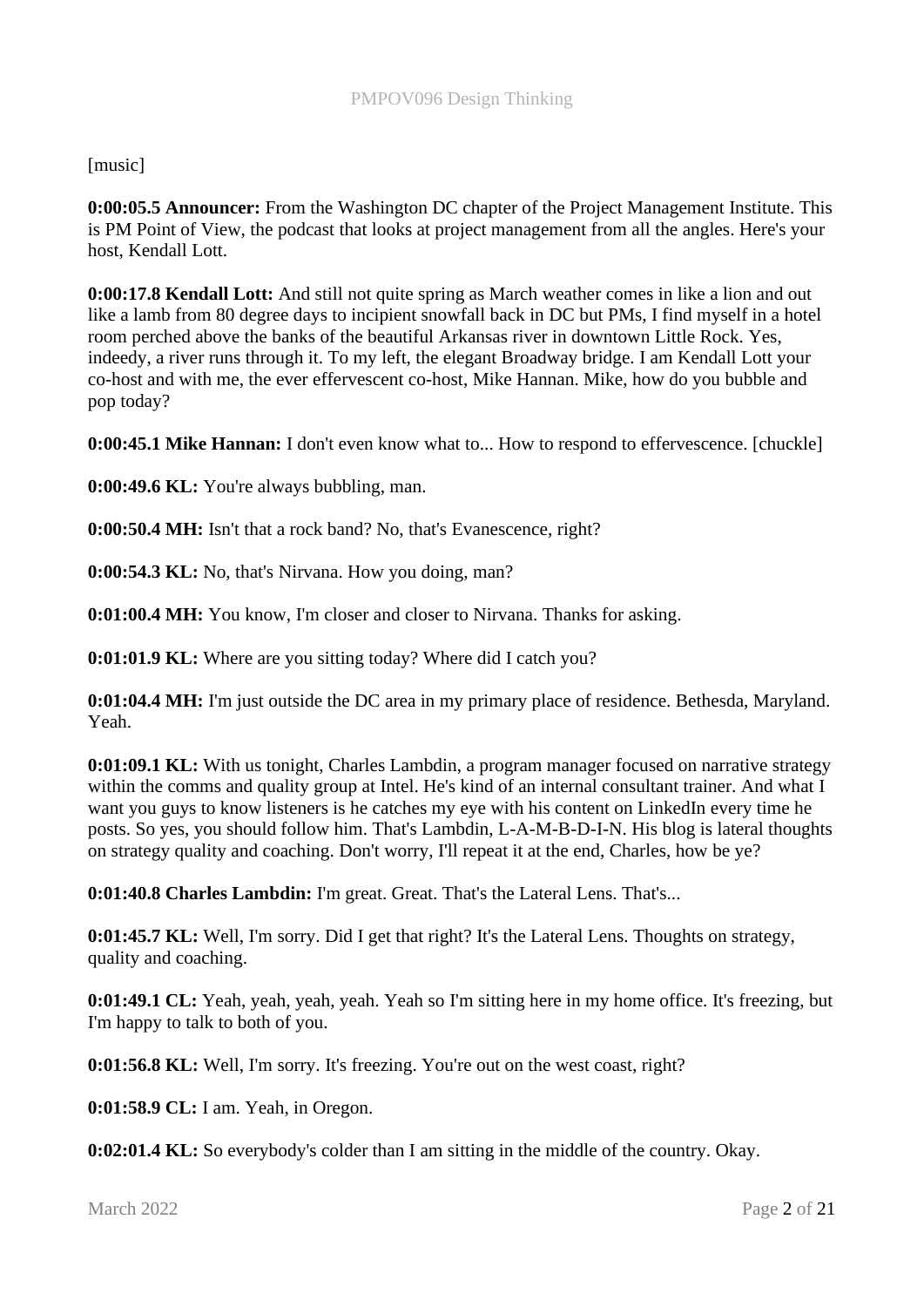**0:02:04.9 MH:** Hey Kendall. I gotta chime in and say every time Charles posts something, if I... If it catches my eye, I know it's worth a thorough read.

## **0:02:12.7 KL:** Yep.

**0:02:14.2 MH:** And so I strongly encourage everyone who's listening to check out The Lateral Lens, and also maybe follow Charles on LinkedIn.

## **0:02:19.1 KL:** Yep.

**0:02:21.0 MH:** For his posts there, I'm really excited about this session today because of the brain power you've brought with Charles, Kendall. Thanks.

**0:02:28.6 KL:** Well, I'm glad that we've got colleagues who can come and talk to us about it, as we say, elevating the conversation. So Charles has been around town, he's seen a few things built and designed, and he's worked with large organization. Today we've got him here talking about basically the design mindset and how you can think about changing your mindset to focus that way, to bring some more value to the organization you're working with and to your teams. And the reason we can talk about it, it's because he teaches a class on it and has for a long time. Charles, tell us a little bit about kind of in the big picture, why would that even matter to be thinking this way? Tell us kind of what the thesis is.

**0:03:02.8 CL:** Sure. The thesis of the design mindset is, is that it kind of unleash your problem solving potential. And to de-risk your thinking, as soon as you have the opportunity to, instead of, I mean, so it's natural to think that you know what the right thing to build is, or, you know what should be prioritized or you may have already kind of decided what you think the direction should be. And instead of doubling down on that and trying to you know, accrue evidence that, that you are in fact, right, it's more value adding to take the humbler more counterintuitive approach and actually try to poke holes in your thinking as soon as possible and then flesh out alternative narratives to improve your thinking instead of just bolstering it. And so that's kind of the premise of the class. It's been the premise of a lot of the posts I've done on the blog. And then, also the book that I did with Leo Friberg called Presumptive Design.

**0:04:09.0 KL:** Presumptive Design. Oh, I didn't catch that. When was that published?

**0:04:11.0 CL:** That came out in 2016, I think.

**0:04:14.3 KL:** Presumptive Design, 2016. When you just said it that way with your thesis it made me think that is so not just counterintuitive or in my experience, that is so how we are not trained coming up through high school and college, even in my background in kind of a liberal arts critical analysis thinking it's figure things out and prove your point. The whole point is why are you talking to me without data? Like get your act together and be right.

**0:04:40.5 MH:** So hang on one sec. What if so... So we've all learned even us liberal arts guys and are all three of us liberal arts guys? I know Kendall and I are.

**0:04:50.2 KL:** I am.

March 2022 Page 3 of 21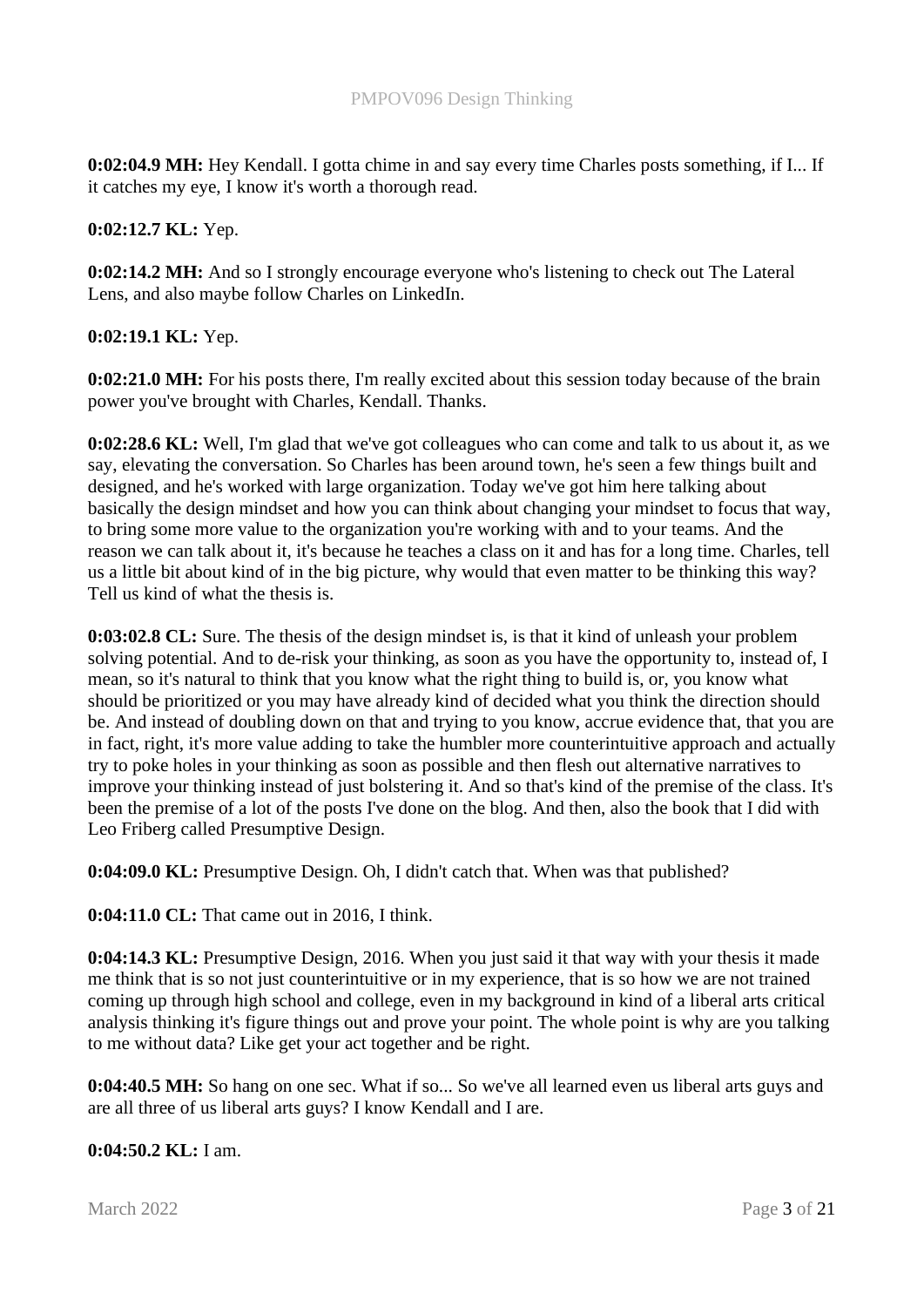# **0:04:50.8 CL:** Yeah.

**0:04:51.7 MH:** We're also taught they're still sciences, in the arts and sciences category, right? And aren't even humanities folks taught that science is humble. That's why we to don't say that gravity is a fact, we say gravity is a theory.

## **0:05:05.3 CL:** Mm-hmm.

**0:05:06.1 MH:** And all it means is we haven't come up with a way to disprove it yet. At least not in our context here on earth. And so isn't it by nature for following the scientific method we're only testing hypotheses and we're constantly encouraging ourselves and others to come up with new hypotheses that might have proved our original thesis wrong.

**0:05:25.4 CL:** Mm-hmm, yeah. If only.

**0:05:27.0 KL:** Well, 'cause that's gonna go to my question, Charles, what made you get into this? Like why a class? Why the topic, why the book, like what took you there? There's so much stuff to study.

**0:05:38.3 CL:** Yeah. So the background on that... And thank you for asking that. I don't know if I've really fleshed out this before even to myself...

**0:05:46.1 KL:** You're hearing it here first people.

**0:05:48.6 CL:** Yeah. So my background is actually in judgment and decision making. So I have a PhD in psychology and I wanted to study cognitive science and where my wife and I went to grad school together was Wichita, Kansas. And in Wichita, if you're not familiar with Wichita and most people aren't, that's where most of the planes are made. So user experience kind of evolved out of usability which evolved out of something called human factors engineering, which kind of mostly came out of World War II and was originally most mostly about things like cockpit design. So in wanting to study cognitive science and judgment and decision making, I ended up in a human factors engineering program. And so being interested in judgment and decision making and just reasoning and having a background in more in academia and in designing experiments and publishing research, it was very much so a culture shock to then move over to the corporate setting and, getting thrown in the pool of project work and how project planning is normally done.

**0:06:57.5 CL:** And a lot of it just seems so odd to me, that when I started learning about things like taking a more hypothesis driven approach to project work, or reading books, like, if you're familiar with the Lean Startup series, there's a great book called Lean UX, which is all about this. It really, really resonated, that to be able to treat your work more in a scientific fashion, and that's in a lot of the thinking in these different fields, whether you're talking about user experience, and design, which has always been somewhat iterative that are kind of building and critiquing, and then also Agile. And then after that DevOps, they... A lot of them stress this notion that you... To the extent that you can take a more, hypothesis driven approach to your work and that you are, increasing investment as you learn your way forward.

**0:08:02.1 KL:** Hmm. Increasing investment. I think Mike's gonna start vibrating here when you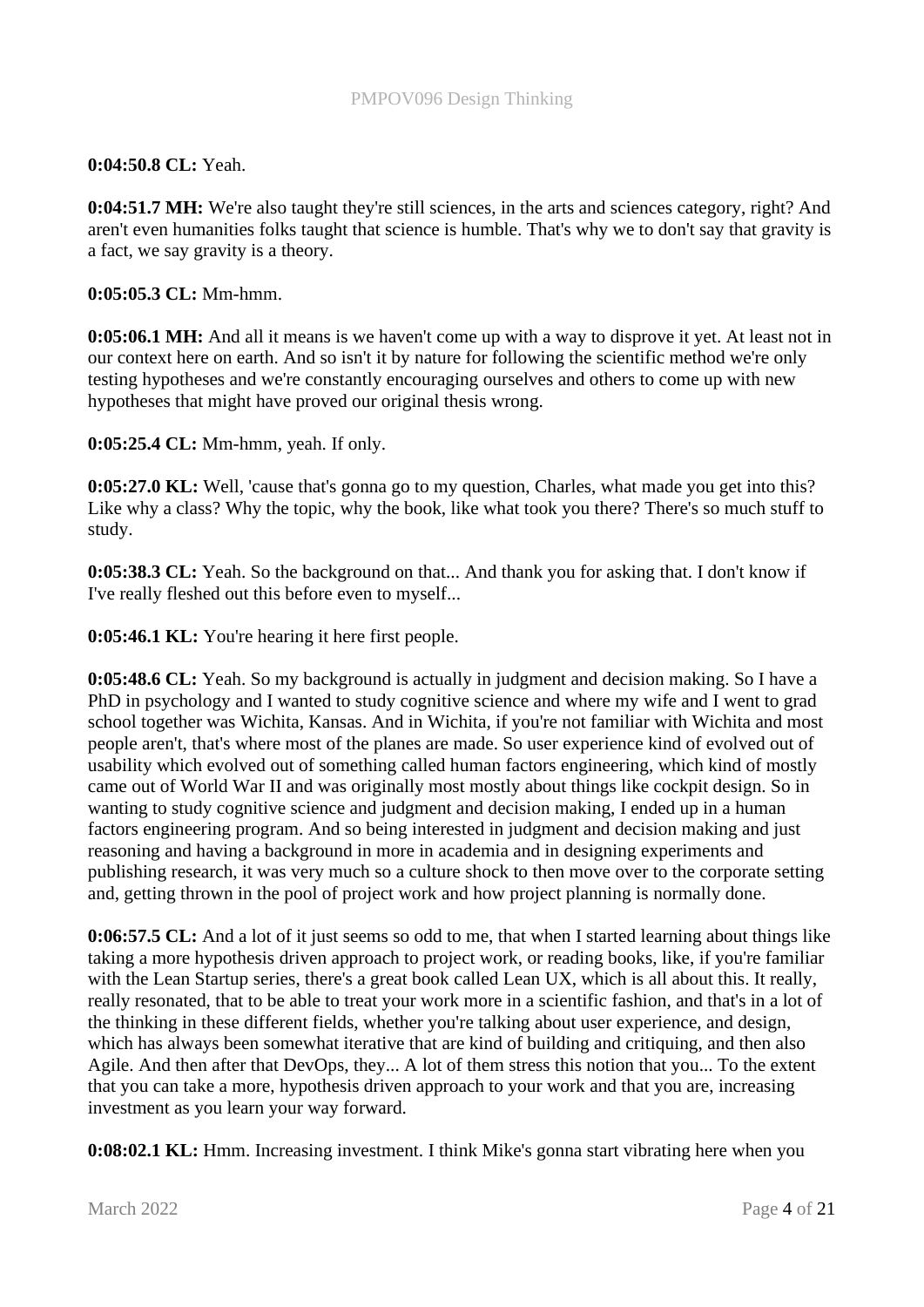start talking about Lean, increasing investment, the hypothesis, Mike, what do you have to say about all that coming out of the PhD from project management?

**0:08:12.0 MH:** Well, I'm actually really... You're dialed into my psyche, Kendall, as usual.

**0:08:16.4 KL:** So... [chuckle]

**0:08:17.9 MH:** What I heard... So it's funny, the words increasing investment just sound like, I'm gonna invest more and more, but the... I guess the connotation that I maybe inferred from that too, was that we're, refining as we go. We're not just adding.

**0:08:35.6 CL:** Mm-hmm. So when I say investment, I don't even necessarily mean money.

**0:08:41.2 MH:** Sure. Like time, energy.

**0:08:42.5 CL:** Well that you are...

**0:08:43.1 MH:** Head space.

**0:08:44.8 CL:** Yeah. So when I talk about the design mindset, I guess we should define what, you know, what's design to me...

**0:08:51.2 KL:** Yeah. Let's talk a little bit about that...

**0:08:53.4 CL:** Alright. Let's yeah. So I think I originally got this definition from Erica Hall and I've probably tweaked it a little over the years, but to me, design is about it's really just problem solving, right? That the medium of design is decisions made and design is about optimizing those decisions within a set of constraints to achieve an outcome. So that kind of changes how a lot of us think about the topic. Normally when we talk about design, we associate it with a job title or a specific role, and we equate it more with, like visual design or graphic design. And we kind of confine it to making an interface look better when really the more mature or core function of design and even user experience research is discovering the right things to build. And so when I talk about increasing investment, I more mean that as you progress, the more decisions you made, the fewer degrees of freedom you have left. And in that way, you've... You are increasing investment just by spending those degrees of freedom.

**0:09:58.9 KL:** Huh? You're actually spending, removing the degrees of freedom. I hadn't thought of that as spending it, like you have this great value of so much freedom and you're...

**0:10:11.1 CL:** Mm-hmm.

**0:10:12.2 KL:** To me it's almost like reverse. But you're giving it away as you hone in on what you want.

**0:10:16.2 CL:** That's right. And that's...

**0:10:17.6 KL:** It's as much a learning mindset, it's a design mindset then.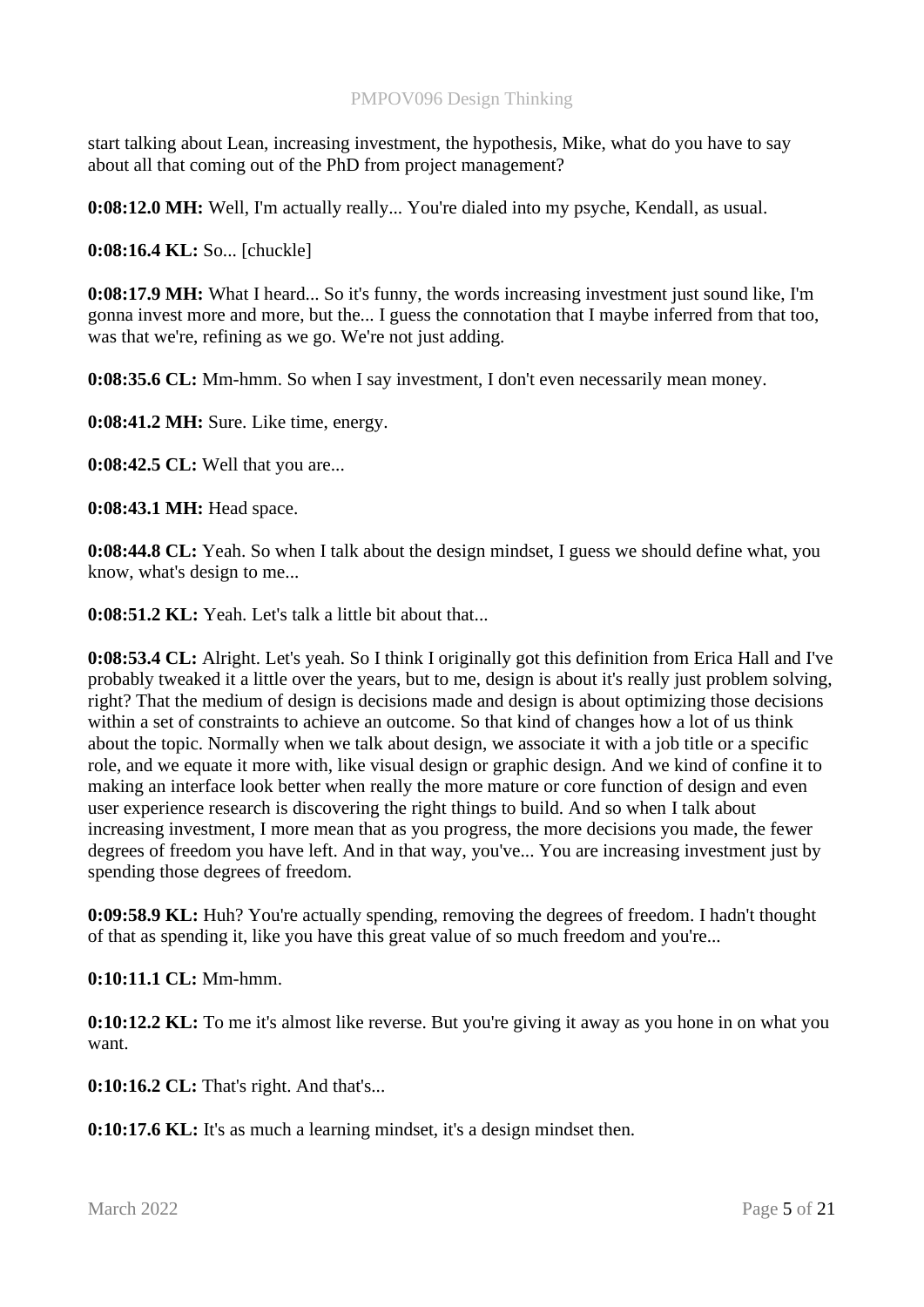**0:10:19.8 MH:** Well, the way I look at it, tell me if I'm on track here, Charles, it's kind of like, when you start any analysis task, whether it's a design challenge or some other analytical challenge or decision making challenge, you wanna start with the most open trade space possible. Like you don't wanna have to trade anything off before you start.

**0:10:35.4 CL:** Right.

**0:10:36.3 MH:** Right. But keep all options on the table. But your job is to narrow the trade space intelligently as fast as possible to get to something that actually hits the mark.

**0:10:45.5 CL:** Mm-hmm.

**0:10:47.1 MH:** Is that what you were talking about?

**0:10:48.0 CL:** Yeah, I think that's it. I like that. So yeah, I think it's in the Agile world sometimes you'll hear about making decisions at the last responsible moment, if I'm saying that right, that you want to preserve your optionality, you want to avoid premature convergence or avoid solutioning too soon. Sometimes in the Agile world, the... You'll hear this idea that it's not necessarily applicable because you can always change software. So that has not been my experience though. Often when something is coded it's yeah, it might as well be a building.

**0:11:23.2 MH:** I've even heard... Some practitioners that I work with now actually have said things like if your first iteration, isn't terrible, you're doing it wrong.

**0:11:37.8 KL:** Explain that to the boss.

**0:11:39.3 MH:** Like you're just been too... You're playing it too safe. You're waiting too long until you actually do know something. When in fact you should... You'll get there faster if you just start saying, what about this? What about this?

**0:11:50.6 CL:** Mm-hmm.

**0:11:51.1 MH:** Obviously you need to have the end in mind or some desired outcome in mind. You're not just throwing spaghetti against spaghetti.

**0:12:00.5 CL:** Right, right, right, right. That's... Well, and, but that, I guess implies, you are creating actual product though, to test your first best guess. And even that might be an over investment in your initial thinking, you might wanna start with something cheaper than that. There's a great diagram from, I think it's Gabriel Benefield that you have options for achieving a target outcome, and there's different ways to iterate toward achieving the outcome. And you should distinguish between research, which is cheaper than running an actual experiment, which is also cheaper than a full product increment. So if you're always building a product increment to test your ideas, you might be over betting that that's, that whole notion that you wanna make smarter bets, not just more bets faster. Sometimes you can test an idea just by capturing the assumptions being made and having the right conversation about it with the right people. You don't always have to build something to...

**0:13:06.1 MH:** So you just give me a giant aha moment here and I wanna make sure everyone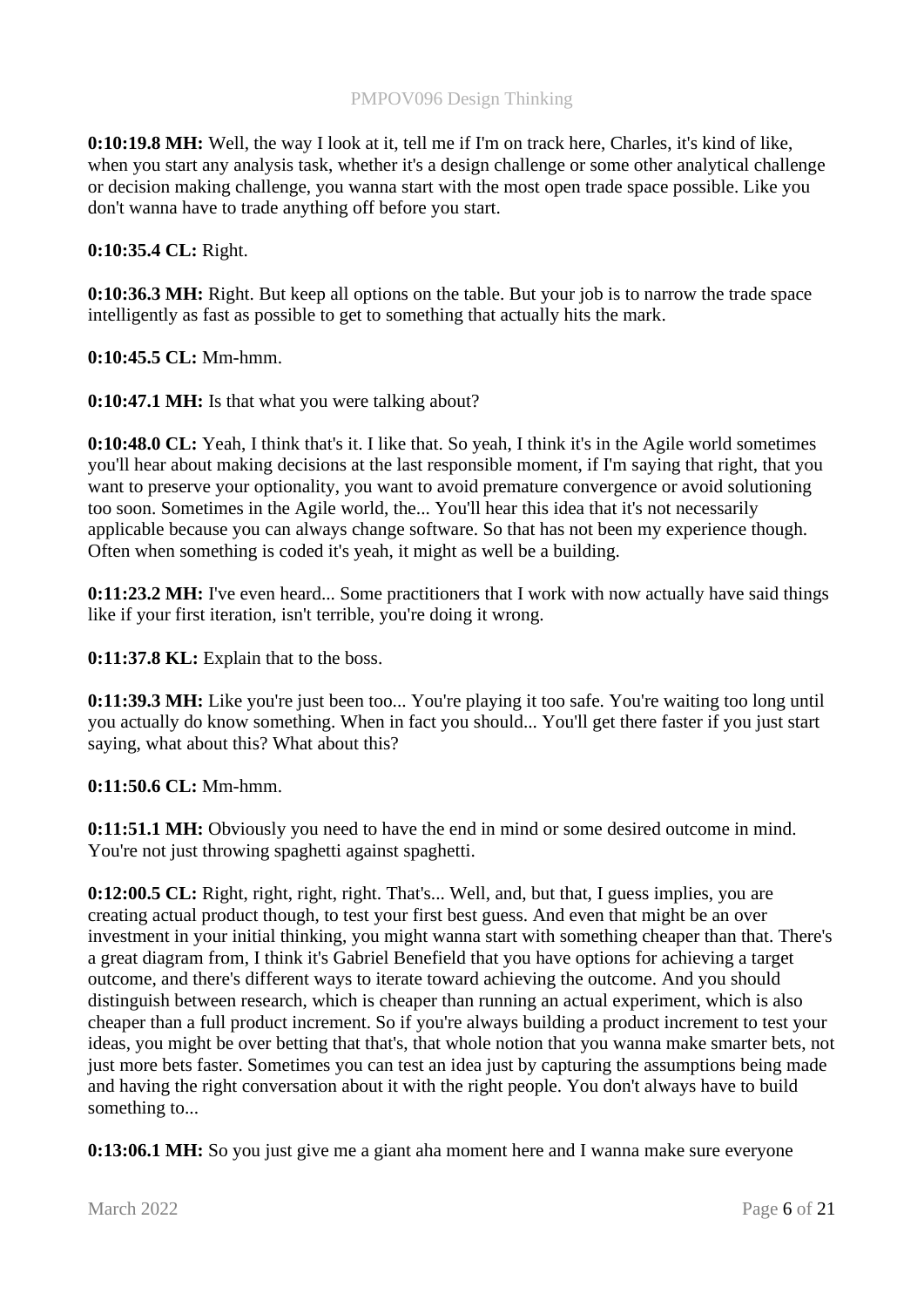listening can share in that...

**0:13:09.0 KL:** It's about early off ramps.

**0:13:11.3 MH:** Yeah.

**0:13:12.7 KL:** I'm going for the bang.

**0:13:15.5 MH:** Yeah. And well, and it sounds also like the smarter bets is what's the smallest possible increment of effort that can produce the next wave of result to guide us toward the right way to close the trade space.

**0:13:29.5 MH:** Yeah. So some people in the Lean and Azure world have said something slightly different than that, which you're saying we shouldn't overemphasize or we've too long, already been over-emphasizing, which is, what's the smallest possible, smallest increment of effort that could possibly work. You're saying, well, it doesn't need to work if you're designing something to actually work, you're getting ahead of yourself.

**0:13:53.6 CL:** Right. So that's... This almost reminds me of there's a popular term that's minimum viable product. And I don't like this term because like a lot of terms it's, you know, in a way.

**0:14:07.5 MH:** I like the spirit behind it for the record. Yeah.

**0:14:10.5 CL:** Yeah. Well yeah. So that, and that's...

**0:14:12.0 KL:** Well let's talk about why we don't like it. Go ahead, Charles. [chuckle]

**0:14:12.3 CL:** Alright, so well... Okay. So the more ways that different people can interpret the same term, in a way, the lower quality that term is. And so there's the more opportunity that there is for, I guess you could illusory agreement, that you hear it, and it sounds great. And we're like, oh yeah, we're agreed. And actually, you mean completely different things by it. And there are certain words like Agile or minimum viable product is another term. And it doesn't even have to be like a hot topic or a buzzword for that to be true. Sometimes it's a very seemingly innocuous term, like customer where we all think we know what we mean by it. And we're actually talking about completely different things, but with minimum viable product, that's an interesting one because people do sometimes mean completely different things by it, and I think it's Marty Kagan, who has argued that really, it should just mean like minimum viable experiment.

**0:15:10.5 CL:** What's just enough research to quote Erica Hall. What's, you know, what is the doing just enough research to test the hypothesis that we actually have right now, it doesn't... And that doesn't necessarily have to be building product and shipping it. It might just be the way I, the way I hear the way I tend to think about it, 'cause I've thought a lot about this. And I've read a lot about decision making. I've taken some classes in decision quality, which is a separate field from judgment and decision making. I like to think about it in terms of frame optimization and that you start with the problem, not the solution and you explore the problem frame and define the target outcome and then generate alternative ways to possibly solve or achieve the target outcome. And then you pick one of those, that's the first bet you're going to make. And then you try to... And in picking those, you're trying to think, what is the minimal path to value here?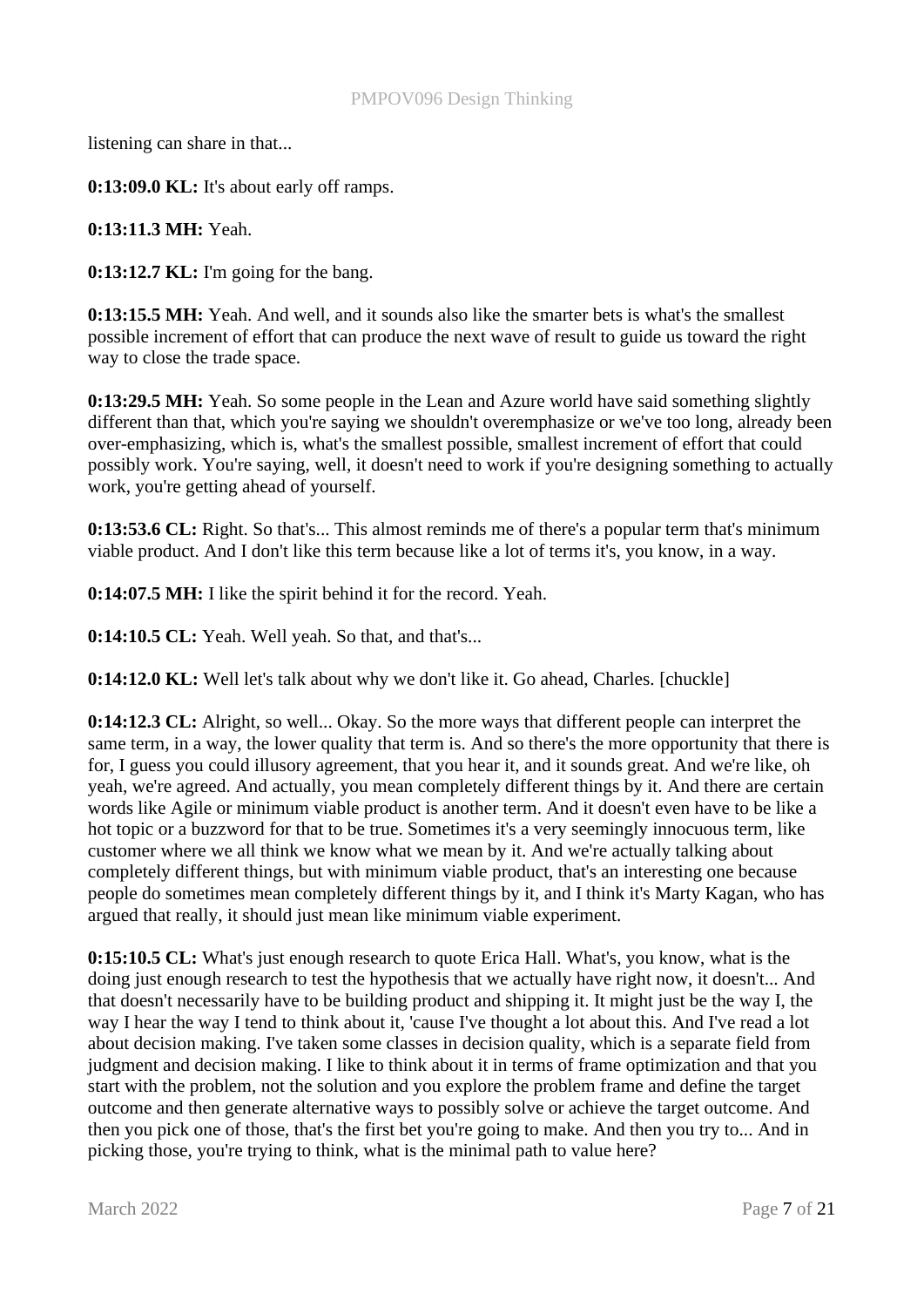**0:16:12.8 CL:** What's the cheapest fastest way that's gonna get us this outcome, a story that I use sometimes it's, it's actually from the Harvard Business Review, I think from like the 1960s or so. So I updated it, try to make it a little more contemporary, which is that this say somebody opens a restaurant. It's like a little hole in the wall restaurant, local restaurant, but it's very popular and it's super busy and the staff can't keep up and orders are getting mixed up. And so the customers are complaining sometimes. So the owner brings in a consultant who looks at what's going on and comes back to the owner and says, you know, what you need is a computerized point of sale system. It'll give you a buffer against these incoming loads of orders. It'll have a visual cue, you'll see the order, everything up there. And he looks at the price tag and says, if I could afford this elaborate computerized point of sale system, I could just hire more staff. And one of the cooks who's been there since the restaurant open says, do you see this thing here that we don't use this old metal carousel hanging above the window? It does everything this point of sale system would do. Why don't we just use it?

**0:17:27.5 CL:** And to me I like that story because there's always this assumption in product work, that the focus should be on the output of whatever that team happens to focus on, instead of thinking about what are they actually trying to achieve and what are other ways to achieve it that might have nothing to do with what the team normally does. So for example, if it's a software team, you don't always need software to achieve an outcome. It might be just changing a workflow a little bit, but if you can't step out of that box, you're not going to discover those quick value adding things that you can sometimes do.

**0:18:06.5 MH:** And you know, that sounds to many of... Many people listening, certainly to these ears, almost almost obvious, right? Like of course you don't wanna overcomplicate the solution. Of course you want to focus on the simplest lowest cost, fastest path to just solving your actual problem, but it's quite interesting, I think only maybe five or 10% of the clients I've ever had have actually come to me with a clear articulation of their problem, they'll say things like, well, we need to be more Agile.

# **0:18:34.8 CL:** Mm-hmm.

**0:18:35.4 MH:** And I don't know if it's a capital "A" or a low case "a" right. And if it's a capital A it's, again, some of the cognitive, you know, interpretations of that word that can vary quite a bit. And of course to some degree, Agile was created as a framework to allow that space right, for better and worse.

#### **0:18:53.8 CL:** Mm-hmm.

**0:18:55.8 MH:** To say, well, specific methods, we're not gonna be so prescriptive. We're just saying, "There's something here that hasn't been working with traditional practice, and we think we can do better."

#### **0:19:05.7 CL:** Mm-hmm.

**0:19:06.2 MH:** So I like the spirit there, kind of like, I like the spirit behind minimum viable product, but this notion of, well, what if viable is gonna kill us in the market? Like barely, barely viable might not be the way to win. But there might be some other way to win that could be still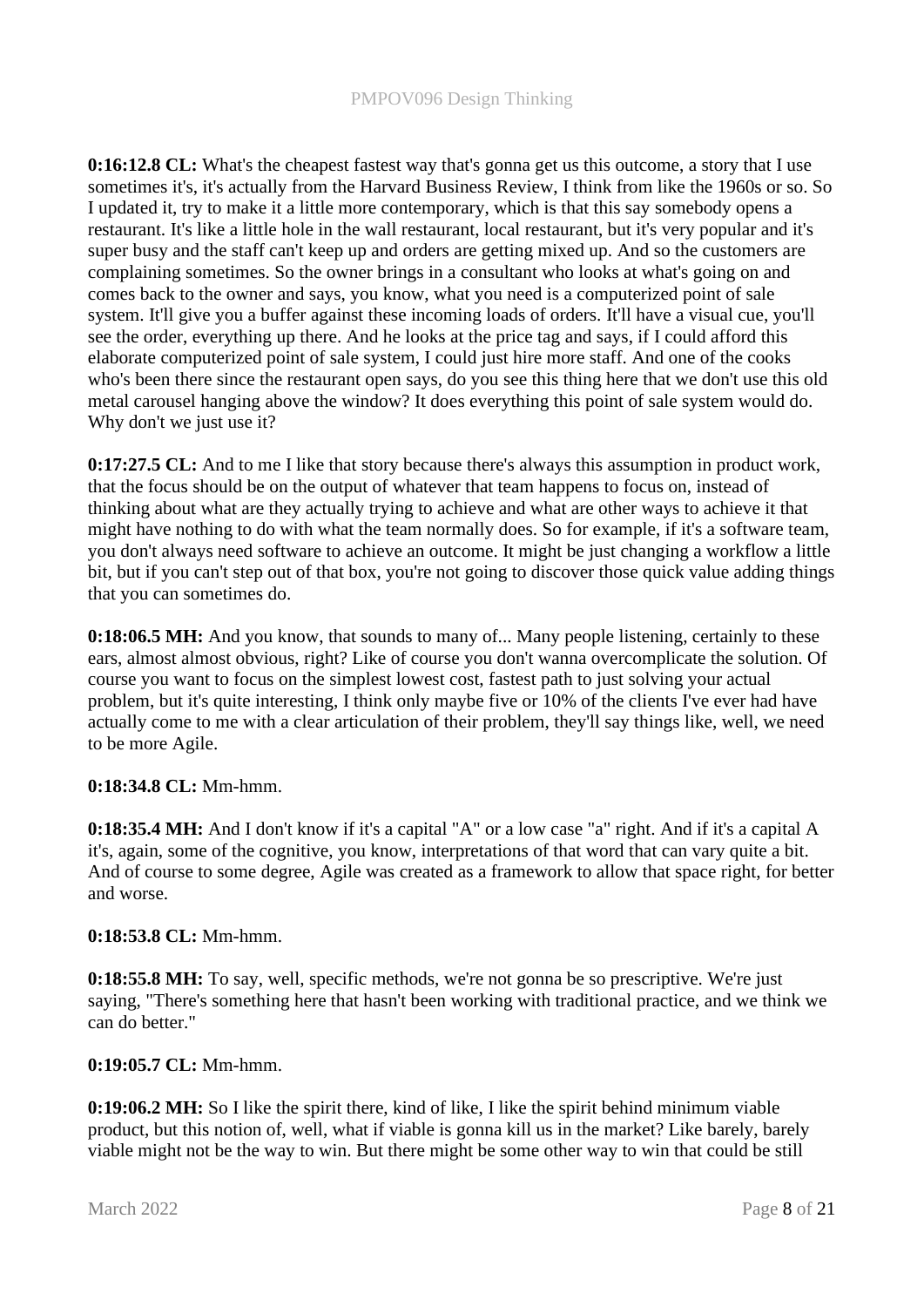small or minimal, so to speak, but drive just enough value or just enough differentiation in the eyes of our customers that now we're starting, you know, to gain momentum.

**0:19:32.3 KL:** Take me back to your idea about creating hypothesis, just laid it out about get the outcome we've already discussed, it's so hard to define the problem really well, and I think we probably had to talk about that, what constitutes a well-defined problem, and then let's do multiple... How do you think through multiple hypotheses of achieving it, but first, what is a mark of a good problem, how do we know when we've defined one well?

**0:19:54.3 CL:** Yeah, so if... Well, assuming you're starting at the beginning, 'cause depending on where you are in the process, you're looking to learn different things, and if you're always using the same research tool, that's not going to work equally well for the different things that you should be looking to learn so if you're really upfront and you're thinking about, well, what really is the best problem to solve here, instead of just, we're on this hill, instead of just focusing on climbing the hill, we're on... If you can actually look and see if there's a better hill to climb, you might wanna start with just capturing the assumptions that are being made and facilitating some conversations around them, and then doing some user interviews to see if there's really a need there, and that's... 'Cause that's gets to the... When we talk about discovering the "right thing to build," we have to talk about, what is the right thing to build and that... So you often you'll see a Venn diagram that has like a feasibility, could we actually build this? And implement it, and it has a desirability and viability, yeah, so viability is, if we do this, will it actually help the business achieve its goals and desirability, and that's kind of the... Desirability to me is mostly the crux of the matter that...

**0:21:18.7 CL:** And this is what Mike was kind of alluding to a little bit earlier, I think that what if you build something and it has great usability, but users don't adopt it and use it the way that you are assuming they would... Well, that's part of what we mean by discovering "the right thing to build" that, you are looking to build something that they will proactively use the way you're hypothesizing they will use it because that's where the rubber meets the road, that's the only way to create business value the only... Another way to say that there is only one way to create business value, and that's to change someone's behavior, no matter what it is, no matter what you're doing, some population of customers or users, you're wanting them to change their behavior in a way that generates some kind of value for the business, and really the only sustainable way to do that is to build something that they will proactively use in the way you're wanting to create that value for you because it happens to meet some need for them. So they're coming at it from their own self-interest, and in that collaboration, you're generating bidirectional value for each other, and so this kind of bidirectional value generation, I think I got that concept from Joe Natoli, and then this notion that you can't mandate usage, I got from Jez Humble.

**0:22:52.0 CL:** That's often what we try to do, especially in IT, if the users are employees, fellow employees, we think we can just roll out some tool and "mandate usage" what, that never works, they'll just put in whatever the minimum is to meet the mandate and then to make their own... To meet their needs and make their work lives better, they'll start developing work-arounds and creating shadow IT and additional costs. And...

**0:23:19.6 MH:** And that's best case.

**0:23:22.6 CL:** Yeah.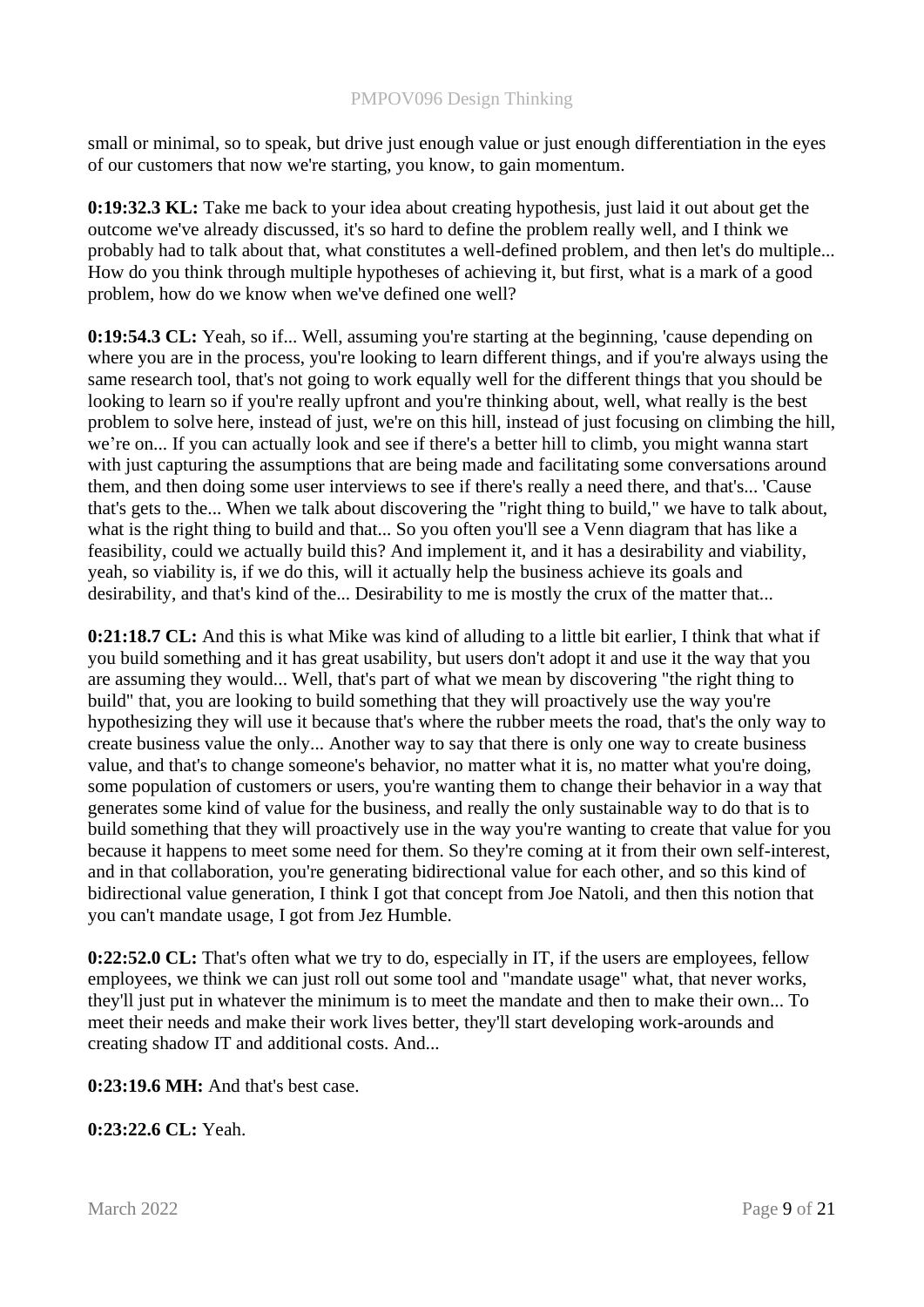**0:23:23.2 KL:** Well, there was a whole bunch of what he just said there, I think actually, we can spend about an hour in each piece there... Mike, what did you grab the most?

**0:23:30.0 MH:** One of the many things that I've learned to appreciate about the Theory of Constraints as I get smarter and smarter at it and more practiced at applying it, are some really fundamental precepts, like Goldratt said, "Honor all the needs, challenge all the assumptions."

**0:23:46.0 MH:** What would have to be true in order to change this decision we think we've made or that we're ready to go forward with. But we maybe haven't quite probed it fully and tested it for weaknesses and all that sort of stuff that Charles is talking about. So to a point challenge, all assumptions right? Challenge all reasonable assumptions, or things that won't take an inordinate amount of time to deliver minimal value, that might actually reveal some weaknesses in our longheld assumptions.

**0:24:15.1 CL:** Yeah, so yeah, I agree with what you're saying, that we're all making more assumptions than we'll ever know, just to perceive the world, the brain is making assumptions, it's sampling data, filling in the gaps it's yeah... You can't make an exhaustive list of assumptions and then start challenging all of them, but if you facilitate a conversation around capturing what are the big assumptions we're making here, and then it will become clear usually hopefully which of these assumptions if wrong are going to result in failure with this endeavor. And you can talk about that in terms of design thinking. There's an older corollary that you've probably heard of lateral thinking, Edward de Bono going back in the 60s and 70s, and that's what a lot of that his stuff is about, that the way he talks about it in lateral thinking is that your assumptions are kind of like tent tethers, and if you identify assumptions and then start challenging them with thought experiments or conversations or I would say research interviews, and if you learn that what we could do without this assumption, we could do without that assumption, or we could reverse this assumption or change this one that un-tethers you in a way that creates degrees of freedom you might not have had before and that can reframe your thinking that's...

**0:25:35.8 MH:** So try to tie this back to something we're talking about earlier with conversation on minimum viable product, and maybe what we're really talking about is not product outcomes or product... A developed product as the outcome, but as a learning as an outcome... Or as an interim outcome, as we iterate forward.

**0:25:58.5 MH:** It's an often used example of MVP where I think it was Zappos or some company like that, where they're saying things like, Well, before we do anything, before we build anything, before we ask investors for money, before we hire people, before anything, our biggest question right now before us is, Will people buy shoes online? And there's lots of reasons to believe they might not like number one, they've never done it, so old habits die hard. Number two, they might have unique needs that can only be met by having an expert help them through by taking specific measurements, and my left foot is different than my right foot, and I can only really meet my needs by having this sort of custom in-person experience.

**0:26:40.9 MH:** And then it was like, Well, let's test it and then see if anyone actually buys anything, and then if they do well, Oh no, now we have to run to the shoe store and go grab the actual shoes and ship them off to them.

**0:26:51.4 MH:** But the point isn't that we're gonna scale this massive business and be massively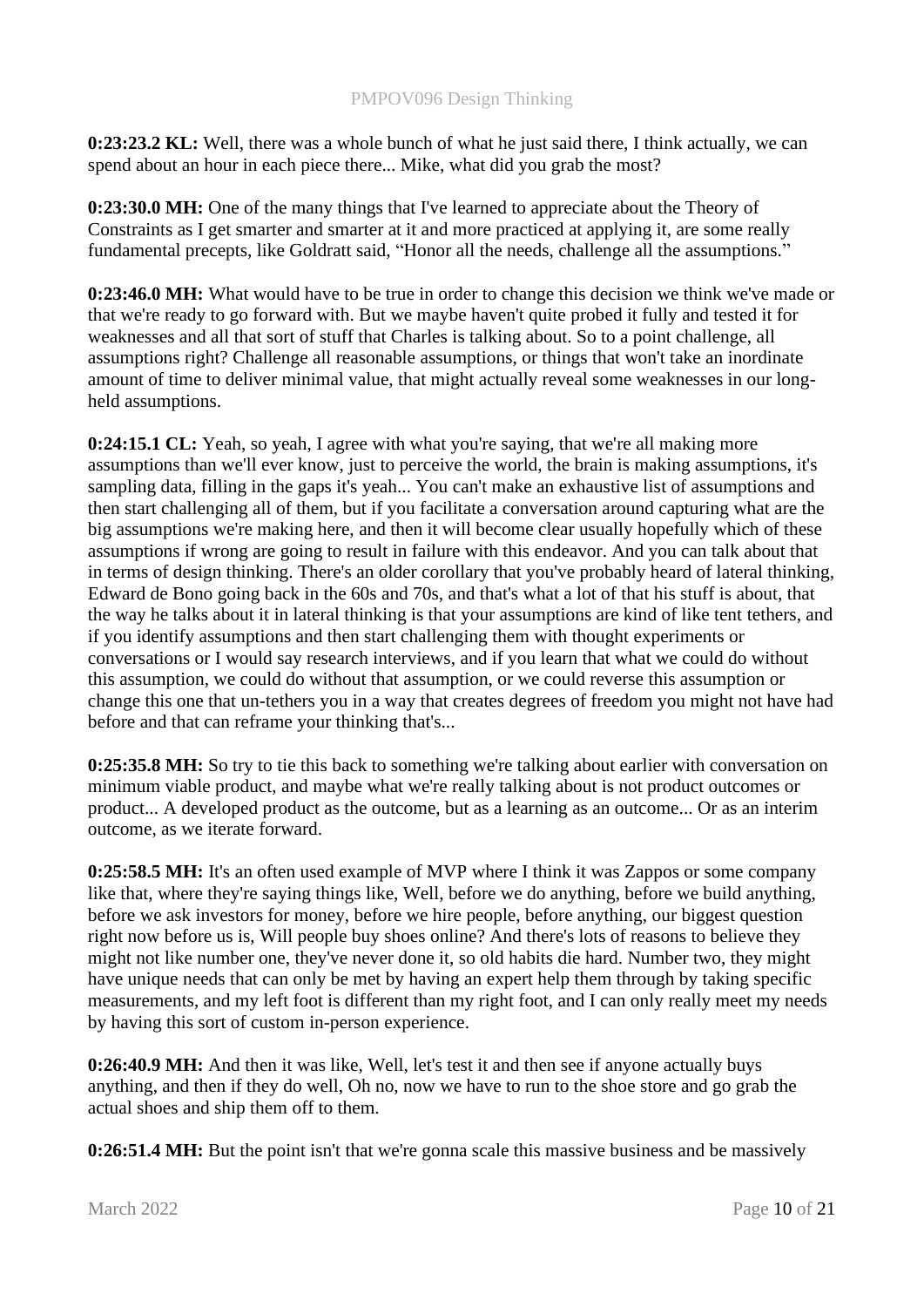successful tomorrow, point is, could this be an interesting business to pursue? I think what I'm hearing from Charles is we're always trying to figure out what the... What would actually be something that people would buy or feel comfortable buying and in what manner they prefer to buy, so I'm curious if that's the sort of thing you're talking about here, both Charles and Kendall?

**0:27:16.2 CL:** Yeah, absolutely, and this also, and this relates to... It reminds me of the concept of intelligent failure in that if you look at where that concept originally came from, well, to the best my knowledge, 'cause we hear about that a lot today, but often today, what people mean when they say intelligent failure or fail intelligently is that all failure is feedback, just treat it as learning, but ultimately you're still trying to succeed with the direction that you're on, that's actually not what Sim Sitkin, who originated that idea originally meant by intelligent failure, he was more talking about actually, you are trying to generate failures on purpose just to have a more diverse base of outcomes and a more... I don't know, a broader horizon of thinking to start from that there is an opportunity cost to succeeding too soon. You're constraining your thinking.

**0:28:10.3 KL:** Yeah, I can hear that, but there's an opportunity cost in not succeeding fast enough, and I think pulling that trigger... So now you're talking to me it sounds like life cycle. When is it that I get to... When is that get to say, I've now... I'm willing to accept these costs because I'm moving in the direction of an outcome that I need... Again, I wanna go back to your opening structure with this let's talk maybe some practical ways to tackle this, how do I create the hypothesis and then another and another and then start pulling them away, and what are the signals getting rid of them? What you just described there is you never do it. So maybe we're challenging something even deeper, but at some point, I think a project manager listening to this says, Look, I'm not really allowed to spend 50 minutes of the 60 minutes thinking of the right question, or think of the right question and come in with a bunch of ways this isn't gonna work, in fact, we don't like that in some cases, where people get attached to that, so how do I winnow or maybe first tell us how you wanna generate the hypotheses, and really my question behind that is, is what is the signal that that's one to ignore?

**0:29:13.0 CL:** Yeah, so let's go back to the very beginning. Let's go back to the definition again of design, that you're trying to solve a problem by optimizing decisions within a set of constraints, to optimizing decisions within a set of constraints to achieve a given set of outcomes, and...

**0:29:32.5 MH:** The time constraint as Kendall said.

**0:29:35.2 CL:** Well, yeah so the key part exactly, the key part there is the constraints that you have only so much runway that's been decided, you can't just go learn forever and not generate real business value and you're trying to solve a problem within a certain context. You can't just do anything that would be value adding that's not aligned to the business strategy, it's not aligned to the corporate value, so the way I tend to think about it, and maybe we need to define some more terms is the difference between output and outcomes that often we end up focusing on our output, which is the work we do, it's the product that we create... Yeah, as Jeff Patton puts it, is the, 'what,' whereas the outcome is the, 'so what'.

**0:30:21.6 CL:** So earlier, when we said that really the only way to create business values to change someone's behavior, did behavior change in the way you were hypothesizing or not, that's the outcome, that's the line in the sand that you're drawing that we are looking to make place bets to see if we can achieve this line that we've drawn in the sand, whether that's a 50% reduction in support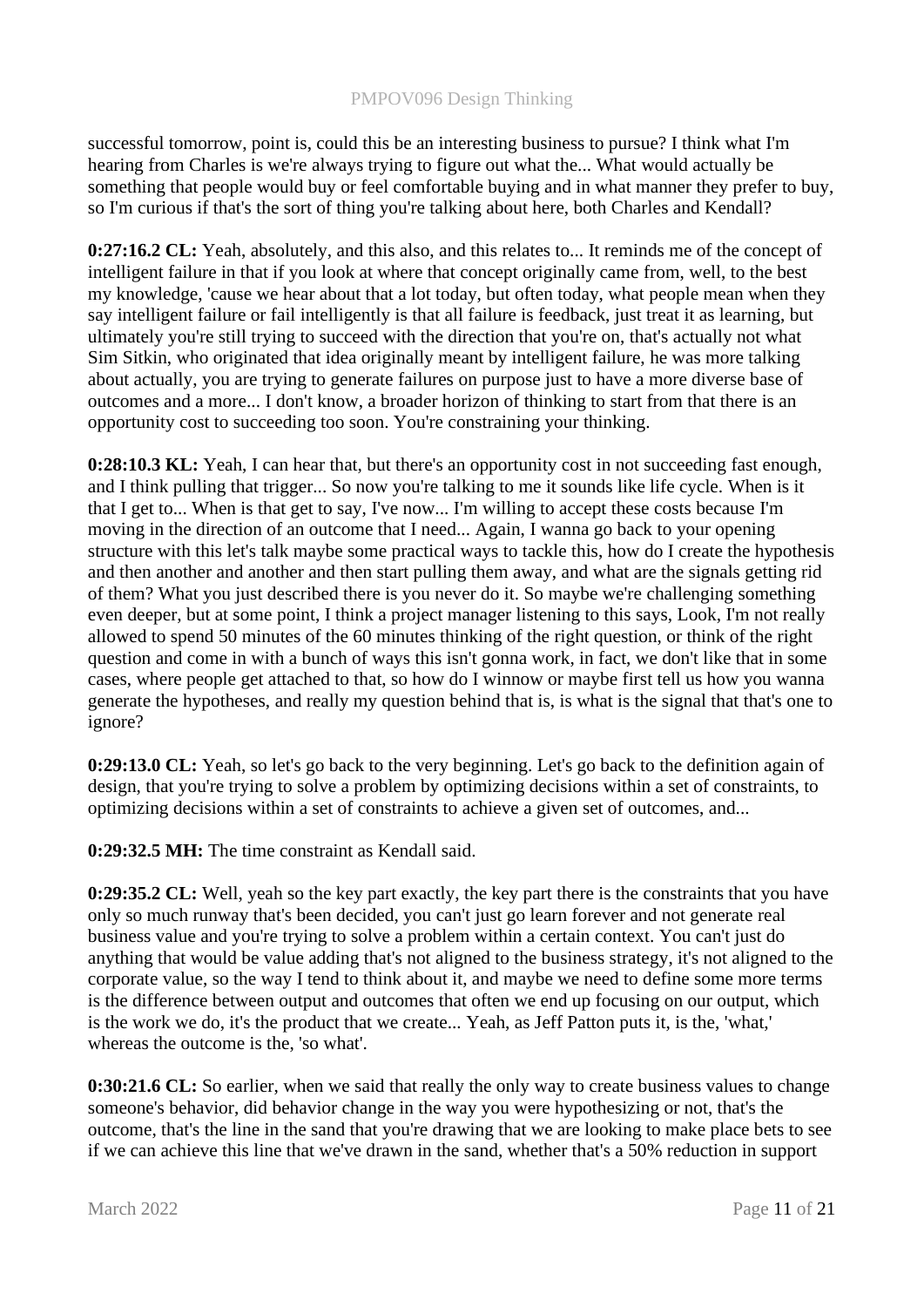calls or a 20% reduction in time on task, or do something related to actual user and customer behavior.

**0:30:57.1 KL:** But not just place bets, you want us to place smarter bets, not just bets and not just real bets but smarter bets, and there's a way of thinking to get us there, take us home.

**0:31:06.1 CL:** Alright, well, so here let me tell... So here's two stories. Let me tell two stories, so first, I mentioned Jeff Patton. So if you've heard of User Story Mapping, that's the guy that created User Story Mapping, well he likes to talk about something he calls the Client Vendor Anti-Pattern, I tend to think of it as the fast food approach to product work, so this what often happens in an organization does an Agile transformation is you end up in this kind of dysfunctional relationship where you have most of the Agile teams or product teams in IT, and then you have people outside of IT who are kind of like the sponsors or stakeholders who then come to the Agile teams in IT, and the whole focus instead of being on agility, which is actually supposed to be about nimbleness, flexibility, I think it's Don Reinertsen who says that a bullet is fast, it's not Agile, a tricycle is more Agile than a bullet.

**0:32:05.7 CL:** So the focus instead shifts from agility to just velocity, and you have the stakeholders come into the Agile teams and the focus is on them placing their orders, and they're acting like they're pulling up to a fast food restaurant, and the poor Agile teams are just the line cooks and the whole focus gets reduced to these poor guys and girls...

**0:32:25.3 KL:** Feeding the carrot…

**0:32:25.4 CL:** Yeah exactly.

**0:32:27.8 MH:** Charles I saw the fast food reference in your design mindset content and I didn't... It's nowhere near as funny as how you just described it.

**0:32:35.2 CL:** Well, it's demoralizing. The focus is just on them filling the orders as fast as they possibly can and there is a disconnect. Yeah, that's right. Think about it, if you're a consultant, there's more of a[n] authority there to challenge that dynamic. Or think about this, when a patient comes to a doctor and you've Googled it and you think you know what you have, how do doctors react to that, they treat patient self-diagnosis with skepticism, this should be no different, this should be no different. If all you do is assume they already know the right thing to build, where is the differential diagnosis, how are you helping them de-risk their thinking, you're assuming that there's been some smart research or strategy upfront that's kind of replaced these assumptions with information already. Often that never happened, just somebody had a bright idea and they got funded because of some advocacy or they think they know what should be built, because they asked some users and some users told them, which is not how to do user research, users can't predict what's actually going to meet their own need, because we can't... 'Cause we're all people and we can't predict our own future behavior.

**0:33:48.3 MH:** And was it Henry Ford who said, if I asked my customer what they wanted, they would just say, a faster horse.

**0:33:54.1 CL:** Allegedly... Yeah. The fast food thing. Here's the second story I wanted to tell. So I think I saw this, maybe it's in the DevOps handbook or Jez Humble. There was a study that was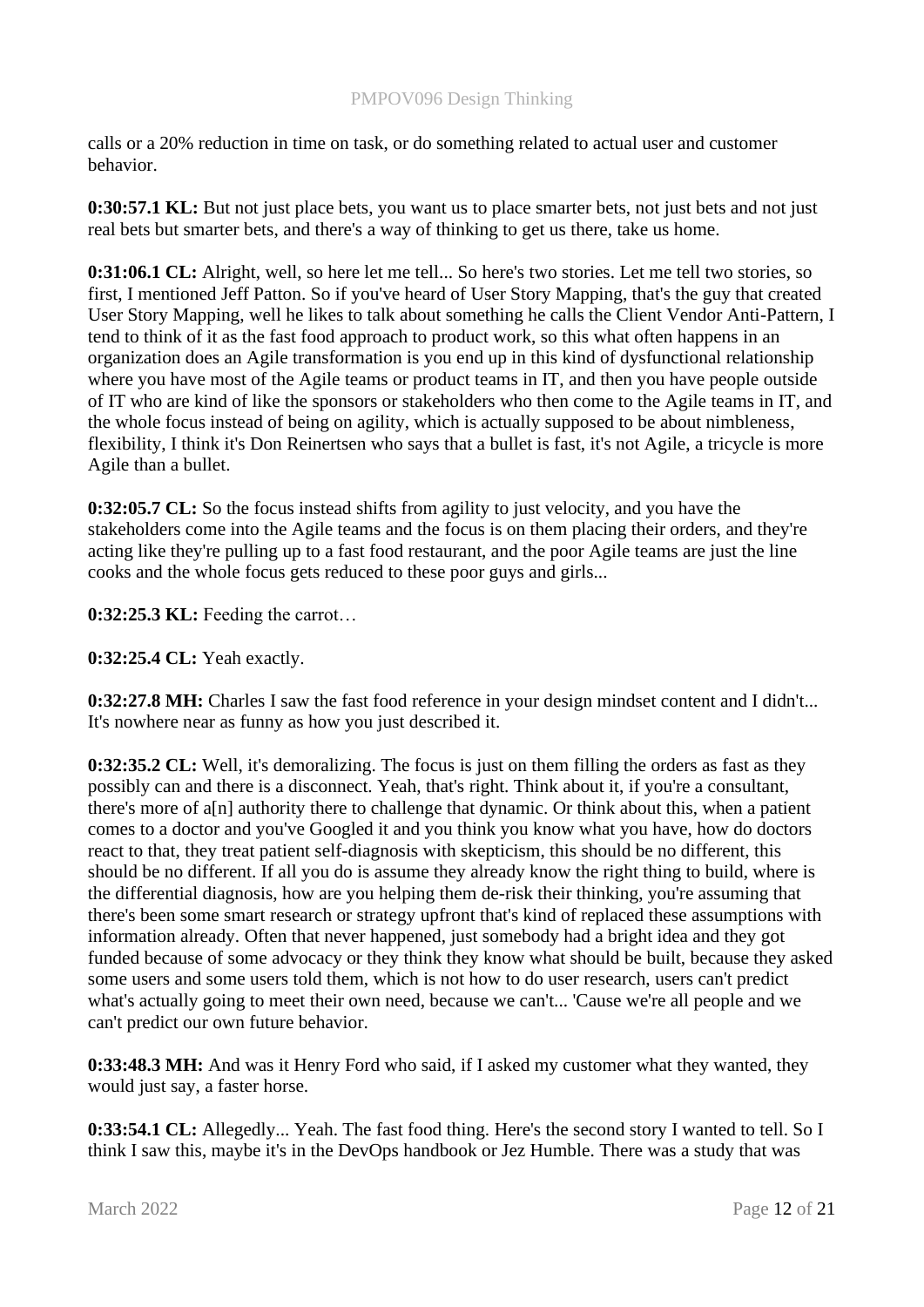done at Microsoft, and I think the lead author was named Ronny Kohavi, and what they did is they started doing some AB testing where they were looking at what was built and what was the intended outcome metric, and then did the features that were built actually move the target outcome metric in the right direction or not, and what they found was, or I think it was for features added to existing products, only a third moved the outcome metric in the right direction, a third had no effect on the target outcome metric and the remaining third actually made the target outcome metric worse.

**0:35:00.7 CL:** So another way to say that is... Well, no another way to say it, think about it, it cost money to build and implement what you build, and implement, and there's an opportunity cost, 'cause you could have built something else that would have been more value adding instead of really...

**0:35:12.4 MH:** So you're saying it's guaranteed, negative ROI.

**0:35:15.3 CL:** 66% of what was built had negative ROI for new products...

**0:35:16.8 MH:** And the 34% that was positive, couldn't possibly make up for that 66%, therefore, the whole thing is negative.

**0:35:26.5 CL:** Therefore... And that's the joke that they make in the DevOps handbook, therefore, if you're not actually focusing on the intended outcome to kind of suss out what's the ratio of how much value to waste you're generating, you might save more money to just pay people to go on vacation and not build anything at all, 'cause you're adding complexity to the environment here... Awesome.

**0:35:53.8 KL:** By saving more money, I think then tell us how we're gonna test these hypothesis, I still wanna get back to the practicality.

**0:36:00.7 CL:** Yeah oh Sure, sure, sure, sure.

**0:36:02.7 KL:** And I was struck by something that you had mentioned earlier that was driven by your book, that I do wanna get to the Cognitive Bias because there's something that's not naturally... It seems counter-intuitive to me, which is as we go through placing these bets, as we go through testing these hypotheses, which I want you to talk a little bit about, it seems that we should be getting smarter or we should understand more about our environment and one of the hooks that you highlighted was the more I understand, the more confident I get, and then not better my outcomes are... Which is kind of weird. So tell me what we're testing and what we're learning.

**0:36:35.0 CL:** Well, there's a couple of different things in what you said, this is the hard part, 'cause normally the request is in the form of required output and nobody is focusing on the intended outcome, so the hard part is facilitating the conversations that capture or surface what actually are we trying to achieve here. And that's the hope the part, that's like pulling teeth.

**0:37:01.4 CL:** Before COVID, when I would teach in person, I used to do an exercise, if you've heard of the KJ technique, where you give groups a prompt... And so sometimes I would teach to a room of 60 people, but I'd group them into groups and I'd give them all the prompt that's what... And it was, what's your biggest challenge in creating value for your customers? And I'd have them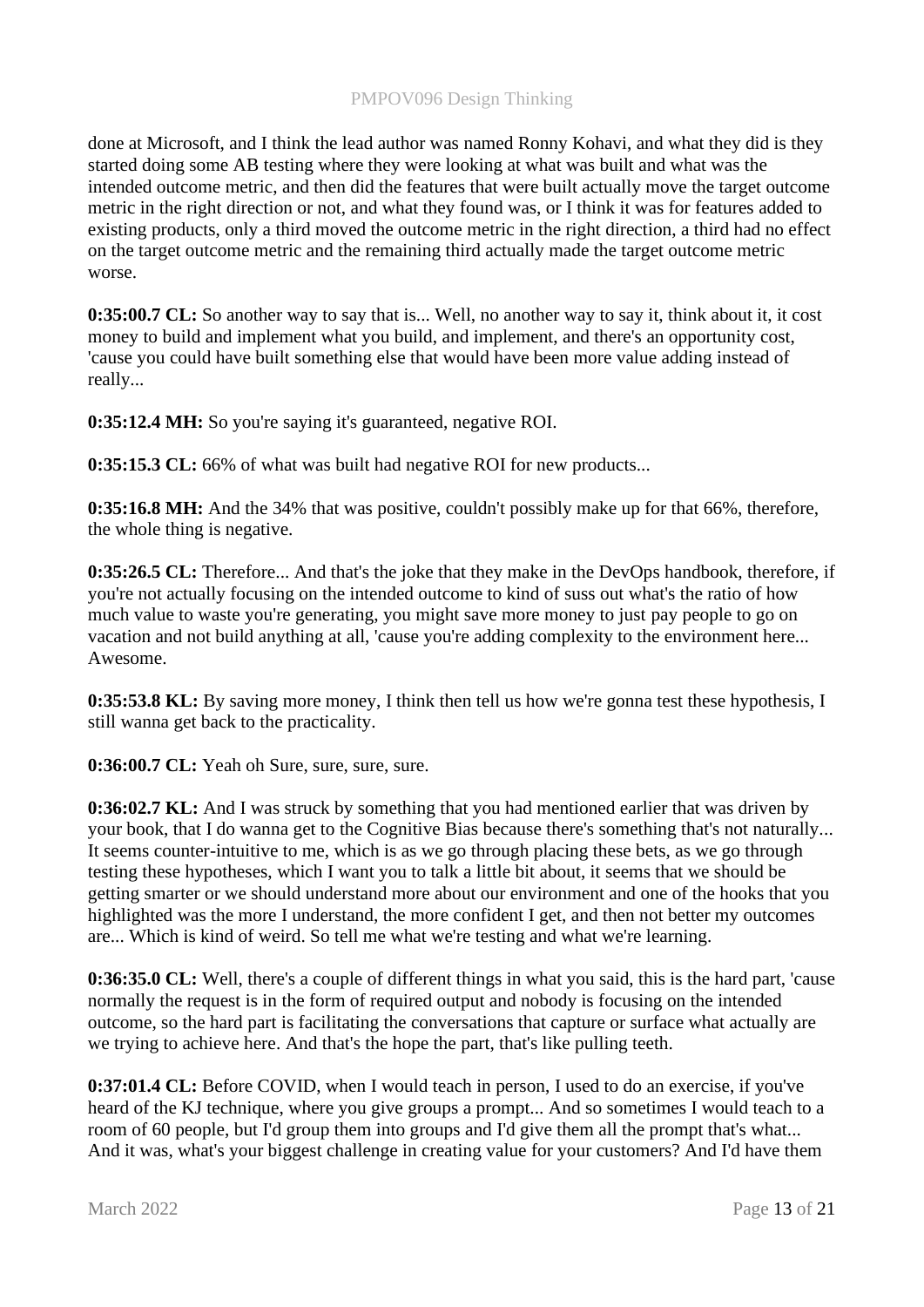write responses, one response per sticky note and throw it in a pile, so you're free-listing or brainwriting instead of brainstorming, that's a good trick to do in meetings 'cause you're gonna capture way more ideas in a far shorter amount of time than if you have everyone talking in a meeting and it's the same few people who usually dominate the meeting and while one person is talking, everyone else is, there's some production blocking going on and where they're just tuning out and multi-tasking, and so after that, you have this big pile of information that you've gathered.

**0:38:03.0 CL:** And you can say, "Look," and we're going for quantity here, not quality, don't... Not write something down, 'cause you think it's silly, 'cause what you think is silly right now might not be for other reasons later. And then we do some affinitizing or clustering where the group again, without much conversation, 'cause conversation is really a distraction, at this point, you start grouping like stickies together and these clusters emerge and you look at what are the overarching themes of each cluster. And then you can do some kind of stack ranking or dot-voting or something to prioritize what are the most important clusters. And what I found, I taught this class a lot of times in different locations, and one of the weird, cool... Just really neat things about the KJ technique is that if you use the same prompt and go through this process even with different people, usually the same... Often the same clusters emerged, and with the exception of once, every time I ever did this, the winning theme was...

**0:39:04.4 CL:** And remember the prompt was, what's your biggest challenge in delivering value to your customers? The winning theme every time was, We don't even know why we're building what we're building. Nobody is focused on outcomes. What are you actually trying to achieve if you don't chunk up to that and draw that line in the sand, you don't have the degrees of freedom or the thought space to then explore alternative ways to achieve it, and that gets a...

**0:39:35.3 MH:** That's the most empowering thing for any project team, just to realize we can be the problem solvers once we actually understand the problem...

**0:39:43.0 CL:** That's right, I love that.

**0:39:43.0 MH:** I had a challenge very similar to this... I've been at this for 30 years, right. And I like to think I know a thing or two, but I'm often humbled as I face challenges that I thought I knew how to handle. And then kinda have to dig deep and take a step back and... I wish I had called Charles actually on this one. But luckily, I think I figured it out, but bottom line is a client and I can't say too much here, so let me see how to [generalize] it, they were gonna do something truly innovative and dramatically separate them from their competitors, and a lot of it had to do with the attractiveness of packaging of consumer products on an actual physical store shelf... Okay, yeah, there are some online channels too, but let's just simple, keep it simple for a moment, and they said We wanna build a platform and we want you to be the program manager, Mike, to show us the right way to build this and help us build it fast, so that we can have this amazing capability, then I said, Great, it sounds cool, I'm happy to do it. What's the business objective? And they said, well, to have this platform that can kick our competitors' butts, I said, Okay, that's close or closer, but what are we actually trying to achieve, because that's a pretty broad statement, like stuff that beats our competitors, like that could be a lot of things, right?

**0:41:03.2 MH:** And they said, Well, we're trying to build a platform. And I was like, Oh, well, that's a solution, I don't even know what the platform is, but I just know that it sounds like a solution.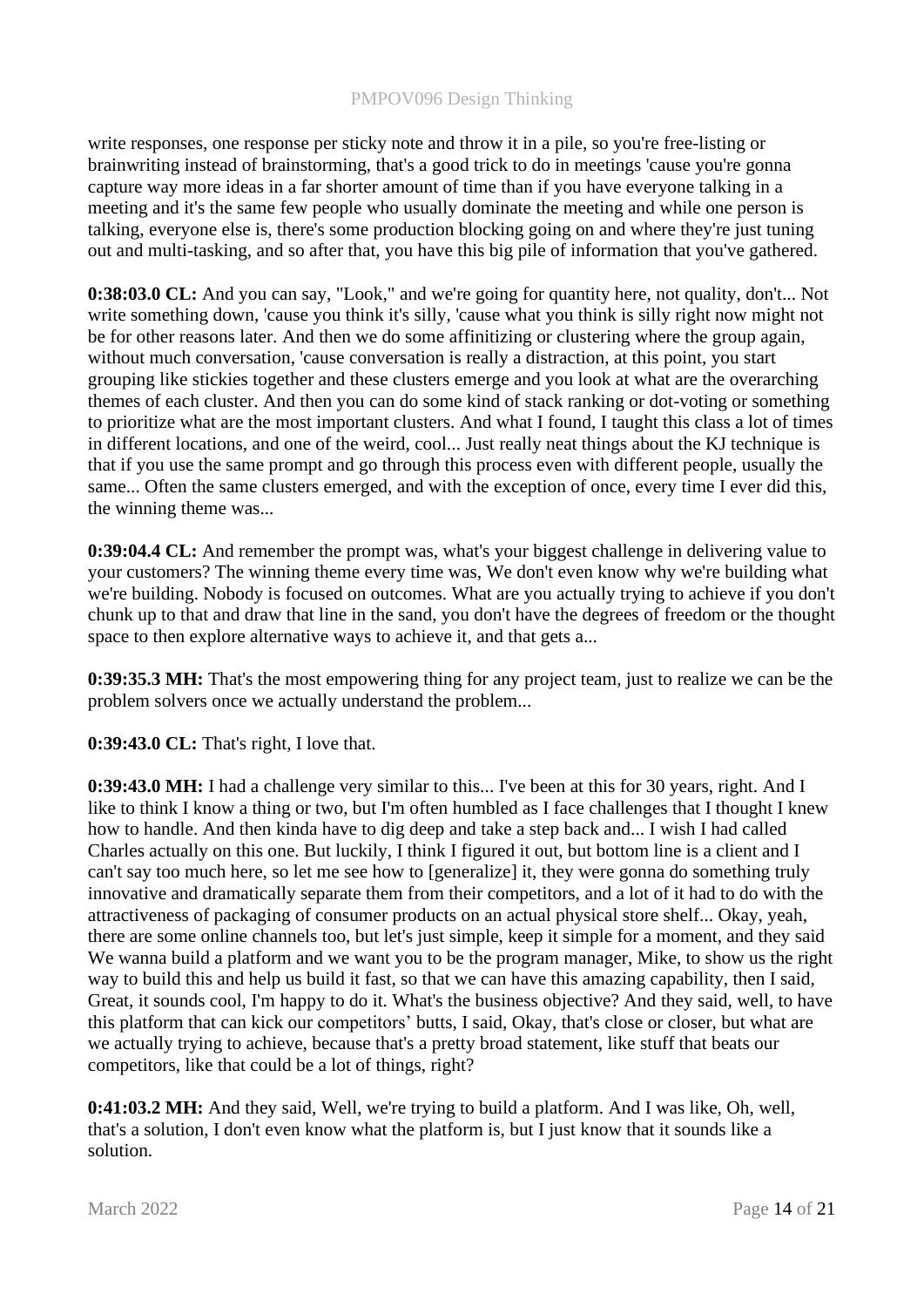**0:41:12.3 MH:** So again, what's the problem? What are we trying to solve? What's the business objective? And they got quite impatient with me because like, duh, we're trying to build this thing... We're trying to run consumer tests on whether they'll pick our products over our competitors' on the shelf or not, and if we could get smarter about that, then we'll just beat everyone. I was like, Okay, well keep going there. And they said you're infuriating. You're like, just get to work, start building, we got... We gave you a team, we gave you money, build this platform for us, and I was like, So again, what's the business objective, like how do we know once we were successful, because we could have a platform that does all sorts of cool stuff, but maybe it doesn't kick our competitors' butts the way we thought it might. And again, they're getting more and more impatient with me and they think I'm just trying to dodge the actual work that's in front of me and just have philosophical debates.

**0:42:06.1 MH:** And of course, I'm not... Long story short, it took us, I swear, a good like three months, and maybe that's just a sign of my own, like had I called Charles maybe I could have gotten there in three weeks or whatever, but at the end of the day, they basically said It's to accelerate learning cycles about our customer at a lower cost per learning, and the reason it took so long is because they never thought... They never thought of it in terms that I'm hearing Charles sort of echo today on this podcast of accelerated learning cycles, we've heard that term, we know it's thrown around a lot, especially in Agile, and Lean and DevOps circles, but the power of that like, Oh, anything at all, it doesn't even have to be a technical platform, anything at all that helps us accelerate learning cycles about our customer and why they make the decisions that they do at the time of purchase is stuff we wanna do, and that completely freed the team to get really creative of how we're gonna go do that.

**0:43:03.3 MH:** And sure it does involve a technical solution in the mix, but it's so much more than that.

**0:43:07.7 KL:** I gotta jump in here if this is what we're talking about because I'm a baby in this and I'm not talking about a product, and I had one conversation with Mike around this that has changed two... In the last two weeks has changed my world and how I'm interacting with my own team, because of something as a federal contractor, we look at how we have to get essentially throughput of contracts, we have to win contracts, so the question is, How do we bid the ones that we're gonna win, and so there's all sorts of ways to measure this, and of course, everyone measures input, and then you measure... You get your team thinking about output, and you use data that you've learned before, look, we're hitting about 25% win record, and we gotta look at that side that is...

# **0:43:48.1 CL:** Deal size.

**0:43:48.4 KL:** And what's the complexity? And we go through this, and I build my people, and I have particularly smart and agile people even, who think about it and they're like, Hey boss, I'm gonna do then based on what you said in our target, we need to bid 32 of these, 'cause that would probably give us the right number, so any time I bid more than that. I came at it as, I believe I'm looking at signals, which is signals are different than targets, signals tells me what's going on. But you can never plan the thing you don't own. I'm like, we're not testing this right. I don't know how many you really want. You can intuit some of this, and I said, Mike, help me think about this, and it took me about five seconds 'cause he said, "Think about not what you get accomplished, or what the signal is, how far you're moving along it. Think about what you learn, are you doing things that are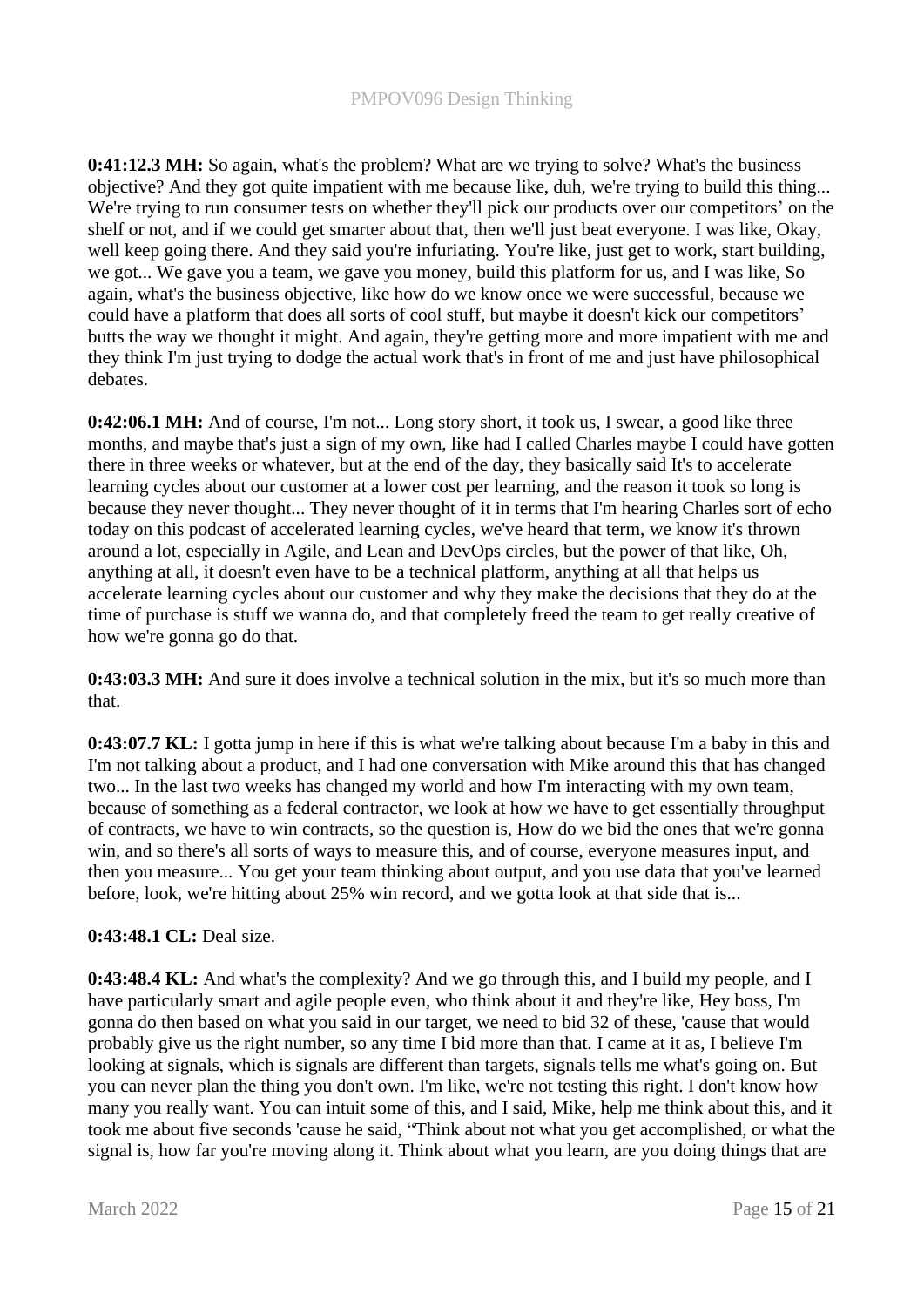creating a learning that is meaningful to you?" So I took that immediately back, and it's already in two weeks, it's already changes, but I shifted from now that we know it's a process, I wanna know every time we don't bid something, we lose something, and then something I heard from another setting about six months ago was when you win something, you need to ask yourselves why do we win, why did we win.

**0:45:02.4 MH:** And ask the customer.

**0:45:02.4 KL:** What is it we're doing that causes this to be a viable thing, and here's a fun thing, you don't have to guess or do market research, you have a client who just said, We like you for some reason. For some reason, right?

**0:45:12.1 KL:** And so it's asking all these things, so Mike, by doing that, we've already shifted to the point where we... And I've invited my staff to make sure they ground me in this, I am spending time writing a proposal that by the time this is aired, we will have lost. But there's a reason, every consultant has a methodology until it runs into a client.

**0:45:31.6 KL:** And so we're trying to map to a real use thing to understand, Are we improving or are we... Or is this even a hypothesis worth following up. It has changed why we do what we do and what we're paying attention to. It feels more fun. I'll tell you that now I do need to get a win some day, but it feels...

**0:45:52.6 MH:** Oh yeah. And to tie it back to the theme of this podcast, there's a humility in it that you actually you forced me to accept, 'cause I was in the federal contractor space for quite a long time, and I thought I was a pretty good sales guy in that space, and all that, but what you forced me to accept that I guess I'd always known but I'd never said it out loud, was that we don't actually control very much in that process. There's so much that's not in our control, and we tend to credit ourselves too, much when we win, and blame ourselves too much when we lose, because we like to think that we can control more than we actually do, and the notion that, well, let's test some hypotheses there, and you were basically forcing me to realize. I said, yeah, I always made a practice that not too many people did, at least they didn't used to do, which is when I won, I'd ask the government for a debrief and by law the government has to give you one, and I made a practice of it and they were like, every single contracting officer, I was like, Well, this is so unusual. Why would you want a debrief? You won. And then I'd say, Well, I'll tell you, once we're done with the debrief, and sure enough, like nine times out of 10, and this came out when we were sipping bourbons, Kendall, was, you won because your competitor goofed on the final offer and added a zero when they shouldn't have or something I just got lucky. It was total luck, I patted myself on the back all day long.

**0:47:14.7 MH:** And sure I did do a number of things right, and my team did lots of things right, but at the end of the day, what made the difference was luck, and that learning alone is massively valuable because let's not focus on the stuff we can't control... Let's just roll the dice on it if it's luck, and let's find the things we might control and keep learning.

**0:47:37.9 CL:** One of the things I really like about your story, Mike, that you told, is that this shift of... You take the output they're talking about and you try to elicit what is the outcome they're trying to achieve, your story illustrates an important point that often you will get a response that you're kind of being a pest and by having this conversation, right? So let me share something with you that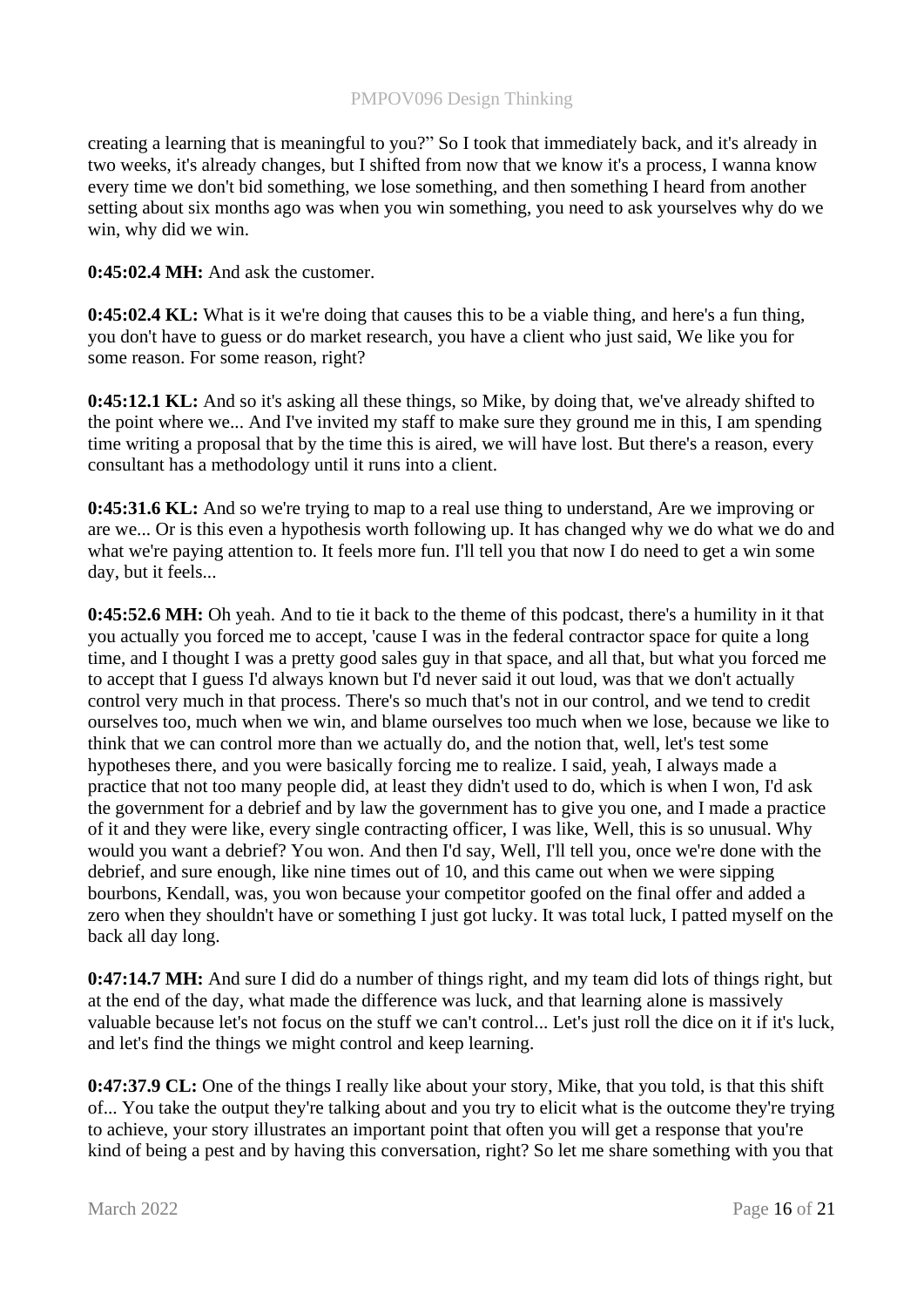I think about that. Your stakeholders, they often don't want you to maximize value as much as they actually want you to just make them look successful, and those are often not the same things, so if you can have the presence of mind to show them that you can do both of those things.

**0:48:24.1 KL:** So what is it we need to be learning to do this, so what are some day-to-day things you can be doing, talking about how to facilitate better and how to engage? Give us a couple of hits on that in the few minutes we have left, what are some ways that we can help as somebody who's either the project manager or consultant to a group, give us some ideas to think about.

**0:48:41.3 CL:** Yeah. Okay, so real quick, some ideas to think about... So I mentioned earlier that the kind of research that you do should be like choosing the tool that fits the kind of question that you're trying to answer, so keeping that in mind, if this is like a... You're more at the beginning of the project, you probably don't want to invest a lot of time mocking up something that looks really nice and then taking that out and testing it, because you're then ignoring that the fidelity of the artifact your testing itself conveys information, if it looks like a polished, pretty prototype, the testing will then be more geared toward refining that artifact, improving it, so sketch your idea.

**0:49:27.2 CL:** This does a number of things. First, sketching forces you to think differently about your own idea, it forces you to get concrete about things, just to be able to draw pictures about it, If you... There's a cool exercise where you take a big piece of paper and you fold it in half a couple times, and when you unfold it, you'll have different cells or quadrants just from the creases, and then you can set a timer so that you have a minute for each quadrant on the piece of paper and whatever your idea is, if you have six quadrants set a six-minute timer and draw your idea six times, and that leaves you with only one minute per sketch, and one of the things that does is that often you'll find that a lot of your thoughts about this idea are exhausted in the first couple of sketches, so to complete the task, you're having to think of new ways to think about this that you probably wouldn't have thought of had you not started doing an activity like this, and then you can take your sketches and you can take them to a group of people and say, Look, here's something that I'm kind of tossing around, Why don't you poke holes in this idea and help me improve it.

**0:50:36.9 CL:** You're not gonna hurt my feelings. I wanna know in every way, this is the worst idea you've ever heard in your life, and they can tear it apart, and then you can go back and do that again and you will have thoughts that you would not have conceived to have had you not gone through this exercise. One thing that I really advocate doing is before you try to build a tool for users or solve a problem for users, research how they already go about it, it's kind of like go to gemba, you don't have to... It's not a factory floor, you don't even have to be there, have them share their screen, get on the phone, what are some of the common tasks? Watch them do it and then have them voice their thoughts out loud as they go through these tasks, and you'll quickly learn what they're struggling with.

**0:51:22.9 KL:** That's a great one I would highlight to people from a consulting background that I've got this one. The few I've been able to use readily is once you get all into the methodology and what they want done is just to ask, So how do you do it now? Because sometimes what's amazing is like so the users don't feel whatever is happening is a problem, which becomes really interesting, somebody else on their behalf thinks that's a problem. It's like, Well, how do you do it now? So what's the problem? They're like, Well, there's not one... Well, there may be, but they don't perceive it that way, so anyway, that's a great way...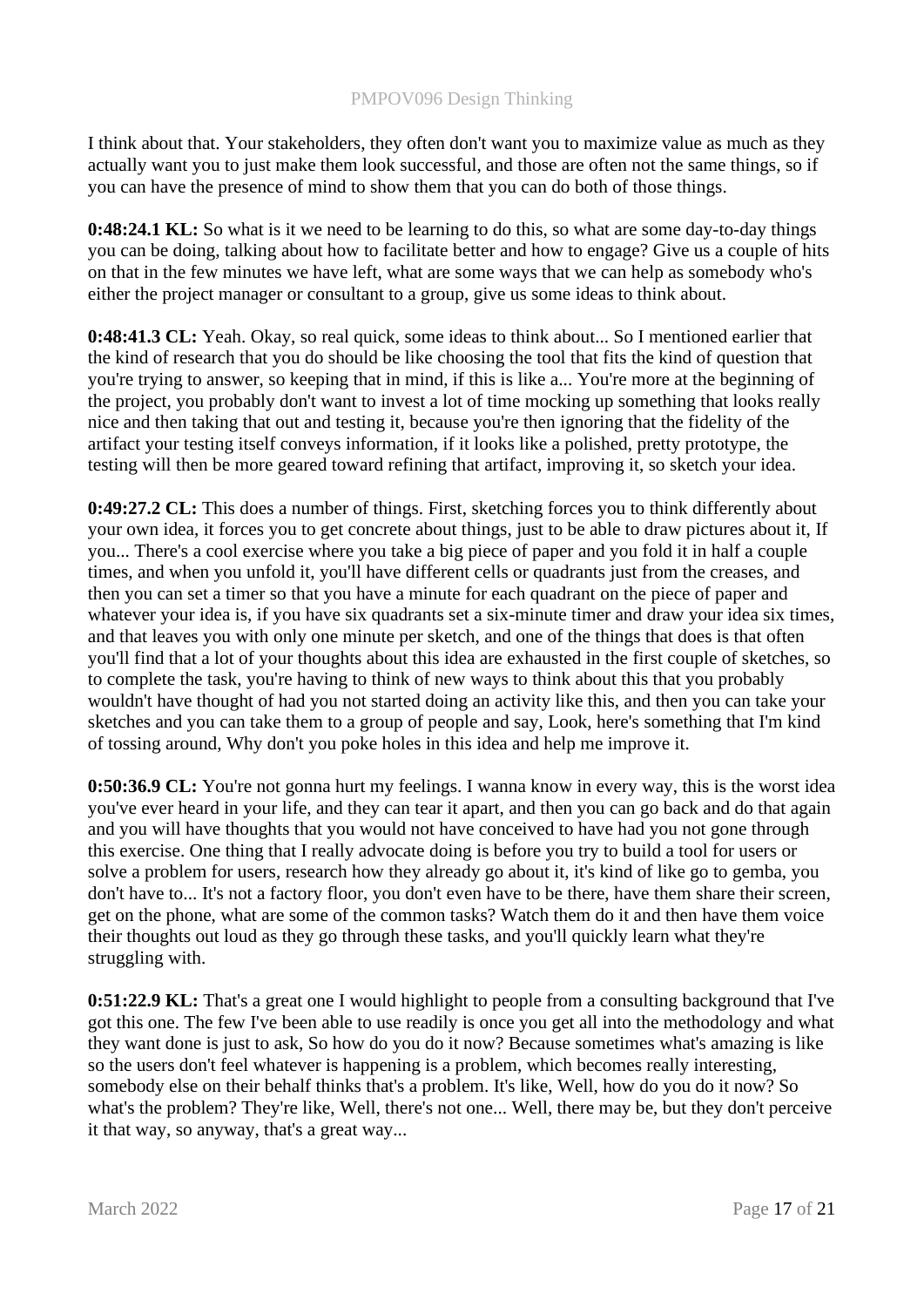**0:51:54.1 MH:** Kinda like the fastest horse.

[overlapping conversation]

**0:51:56.0 KL:** But that's how I do it in consulting... Sorry, go ahead, Mike.

**0:51:57.3 MH:** I just want a faster horse.

**0:52:00.7 KL:** Yeah. Well, but how do you do it now, I ride the horse.

**0:52:03.4 MH:** I ride a horse.

**0:52:03.7 CL:** That reminds... I heard a story once, and it goes from Jared Spool that you see a user doing something and to you it seems like this long cumbersome process and you might say, you know, there's a much faster way to do that. And they might, in the moment, they're like, Yeah, that I'm in a hurry, so I'm gonna take the long way.

**0:52:22.5 MH:** Alright. Which is just their way of saying, the devil I know is better than the devil I don't.

**0:52:28.5 KL:** Well, I would also say though, that people are very good at maximizing, or rather optimizing, what they need to be doing, so they're operating within some constraints, they may be assumptions, but they're operating within constraints. Most people figured... There's a reason you would observe what you're observing, that's not... They're too stupid to know better. Because we're them, right? It's us, that's how we operate.

**0:52:52.8 CL:** They know what they know and if you can... If you know of a... If you have options they never would have considered, then you can improve the way they do their jobs in ways that never would have occurred to them, and that's part of the process, that's part of running a research.

**0:53:10.7 MH:** And that's by the way. That is so much fun when you can do that.

**0:53:12.1 MH:** It's such a joy.

**0:53:14.3 KL:** So that requires some skill and knowledge coming into it, any other techniques that you run across that we need to keep in mind, when were thinking about this design mindset?

**0:53:23.2 CL:** Yeah, absolutely. So one of them, if you've explored, the problem frame, is this problem worth solving, you have a target outcome in mind, and then when you do start solutioning, you want to generate some options, you don't just want to go with your first best guess and driving that to what you call success, you want to explore multiple alternative ways to go about whatever it is that you are trying to achieve, and that really gets to the heart, we mentioned cognitive biases earlier, and we didn't really get into that in this conversation, but that's one of the big takeaways from that whole field of judgment and decision-making, a lot of people know about that field today through Kahneman, in his book, Thinking Fast and Slow, there was another researcher named Robin Das who wrote a great book, and he basically argued that you could summarize the whole field, with a few takeaways, which are that; once something kinda gels or clicks to us and we think we've made sense of something, we will defend that thinking in light of later better evidence, and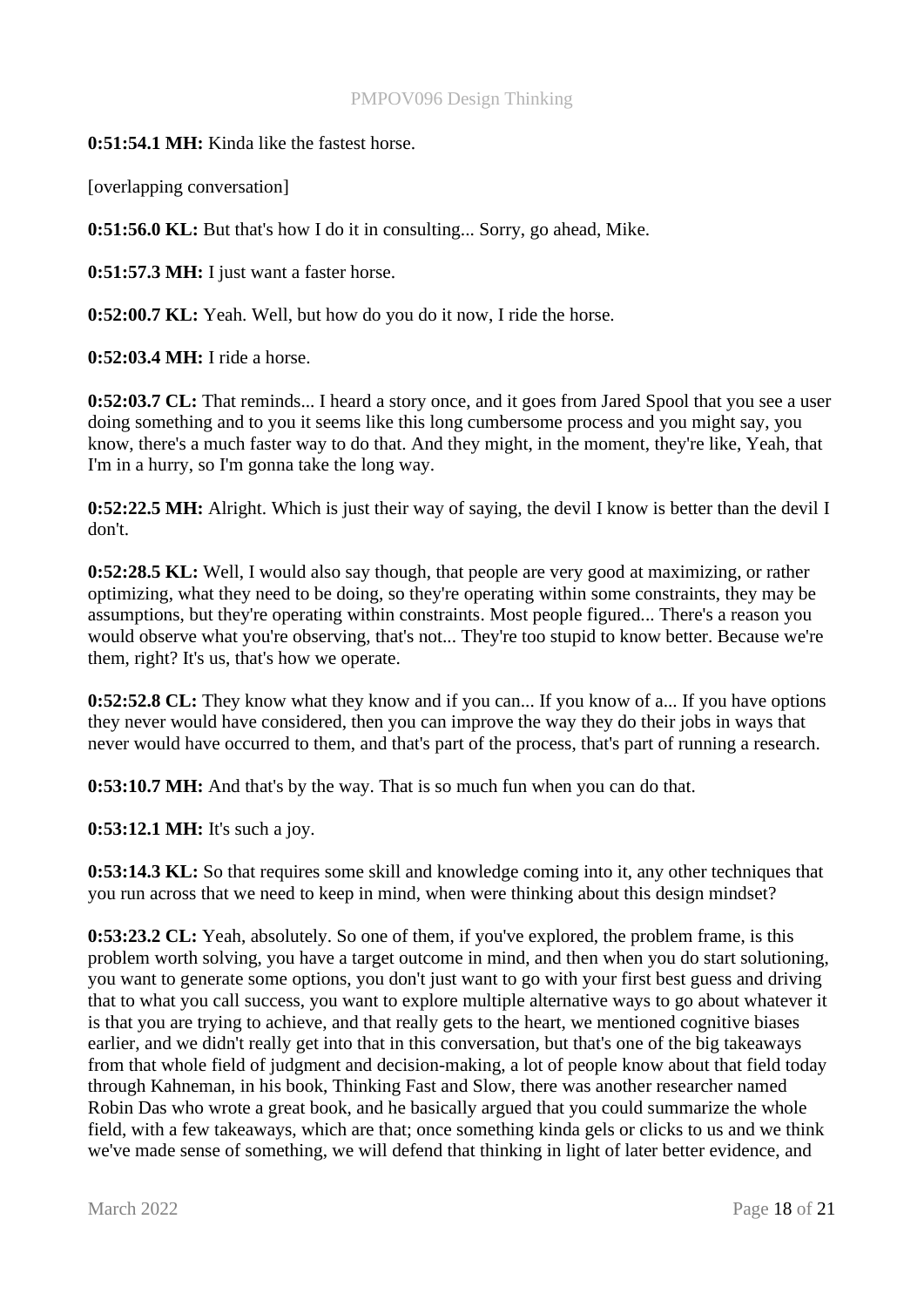we will fail to generate alternative explanations or options to that. And then we will spend more calories defending our earliest thinking on it instead of you were...

**0:54:48.5 KL:** And worse we look and we sure pick the evidence that proves it. There's a bias towards evidentiary support.

**0:54:54.8 MH:** Kendall, you and I are both trained in economics, John Maynard Keynes said, I believe strongly in what I've developed expertise on over the years, but the moment I come across data that contradicts what I thought I know, I don't change the data or cherry pick it, I change what I think I know.

**0:55:12.5 KL:** And he famously was challenged, everything you just said is different than what you said before, you've changed your mind, what do you think, and he said like, Well, what do you do when you're wrong? I don't know if it's true but it sounds good. So yeah, we heard that. Actually, we did a podcast on that cognitive bias recently, and you just touched on something I'd like to ask you about then, you talked about generating options, and I really like that idea. It's something I have to keep in mind, but one of the things we heard was under time pressure, one, we feel like we don't have time to do that, but secondly, it actually changes how we think, so what do we do with project managers, faced with time pressure who don't get to tell the CEO, Well, the problem is we really need to re-validate the value proposition of the whole organization right now, time to always generate the hypothesis not lock in too early or to lock in too strongly for confirmation bias. How do we do this with time pressure?

**0:56:03.8 CL:** Well, so yeah, so often what you'll find is that you will get push back to introducing some of this thinking because of time pressure, that if you start talking about doing some research and vetting some assumptions, people will come back and say, Well, that sounds like added time and added cost. And we don't want that. And so a couple of things you can do first, it's kind of a judo move to whatever they think is the right thing to do is, just agree with them and say, That's really... That's a really good idea. That's such a good idea. I wanna go test that right now, can I? Yeah, another thing I like to do is start talking about it in terms of how much of their own money they would bet on the idea...

**0:56:55.3 MH:** We would love that.

**0:56:55.4 CL:** Yeah, so I don't know if you wanna talk about that or as you're testing the idea though, it really isn't added time or cost. Often, you might be interviewing five people, it doesn't take long to interview five people and the returns that you're going to get are far going to outweigh the time that it takes to have those few conversations, so this notion that you're adding a bunch of time and cost to the project is often not valid, so with some finesse, you can find ways to counter it.

**0:57:30.6 KL:** With your idea about how much would they bet their own money on it, you're trying to create so-called skin in the game or this idea that it's costly to them to be wrong. I'm wondering if that actually... I'm not sure that's helpful, or do you think it works?

**0:57:42.3 CL:** You're already betting a certain amount of money on the idea just by prioritizing it, so you can have a conversation around... This is a trick I got from Allen Holub, I think his name is, he's an Agile consultant, and you can run some numbers really quickly find out where you work, how much does a full-time employee on average, fully burden employee cost, if they cost the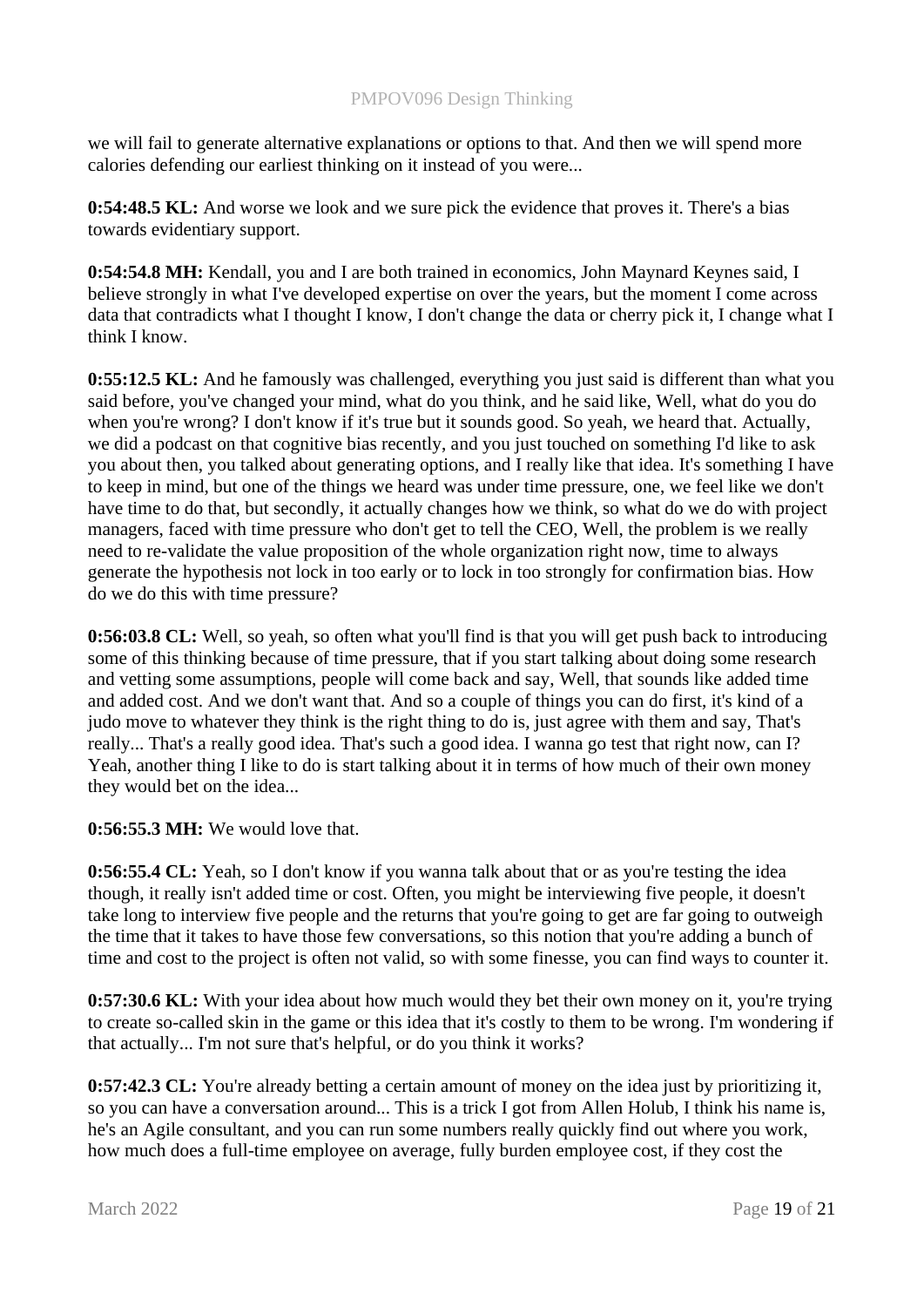\$185,000 a year and you have a team of seven people and you're going to put them on an idea for one, two-week sprint, you factor in some kind of loading factor for the space they occupy, the computer that you give them, whatever HR support. And so a pretty normal loading factor is times two, and you just do the math and by the average number of work days per year, you can come out with a rough figure, so in this example, if you're already putting one team on an idea for only one sprint, of 10 business days, you're already betting \$100,000 on the idea, and that's just the cost of the team working on that idea, that's not the opportunity cost of prioritizing that idea versus another idea.

**0:59:03.3 CL:** Yeah, so I had a large organization where they had multiple verticals that all had their own KPIs that they were trying to bring together and realize they had collectively about 100 KPIs...

**0:59:17.1 KL:** Of course they did.

**0:59:17.2 CL:** Yeah, well yeah.

**0:59:20.4 MH:** So in other words, they had 100 PIs.

**0:59:23.0 KL:** Which were all signals and not targets.

**0:59:28.0 MH:** Or maybe some of them were noise who knows?

**0:59:31.2 CL:** You could apply what we just talked about, we applied this to that. We wrote every PI on a sticky one per... There's 100 stickies on the wall, if you got the right people in the room to cluster them and looked at the themes that emerge, meaning these stickies are together because these PIs are all attempting to actually measure some larger construct and... Yeah, so we surfaced, what are those seven big things we're actually trying to measure here, and once we agreed on that, we didn't need the 100 PIs anymore, you can throw those away, and now we have...

**1:00:08.8 MH:** Oh neat, so you're helping everyone see the forest for the trees.

**1:00:12.3 CL:** Yeah.

**1:00:13.5 MH:** Or the seven forests.

**1:00:15.6 CL:** You can bring the K back in maybe. There you go.

**1:00:18.1 KL:** And now you had 7Ks, right? So okay, so with that, I think I'll bring us to a close here, so that's our show here, and that's kind of the summary version of just one part of the course that you end up teaching a lot there, Charles, so thanks for showing up and giving us the news here today. I want to highlight again that people should be following the blog and tell us what you're blogging on again? I'll let you say it in your words.

**1:00:44.2 CL:** The Lateral Lens. Yeah, check it out, there's a lot of different posts about product we're coaching, some about facilitation. Yeah. I'd love to hear from you. If you type the Lateral Lens it'll come up.